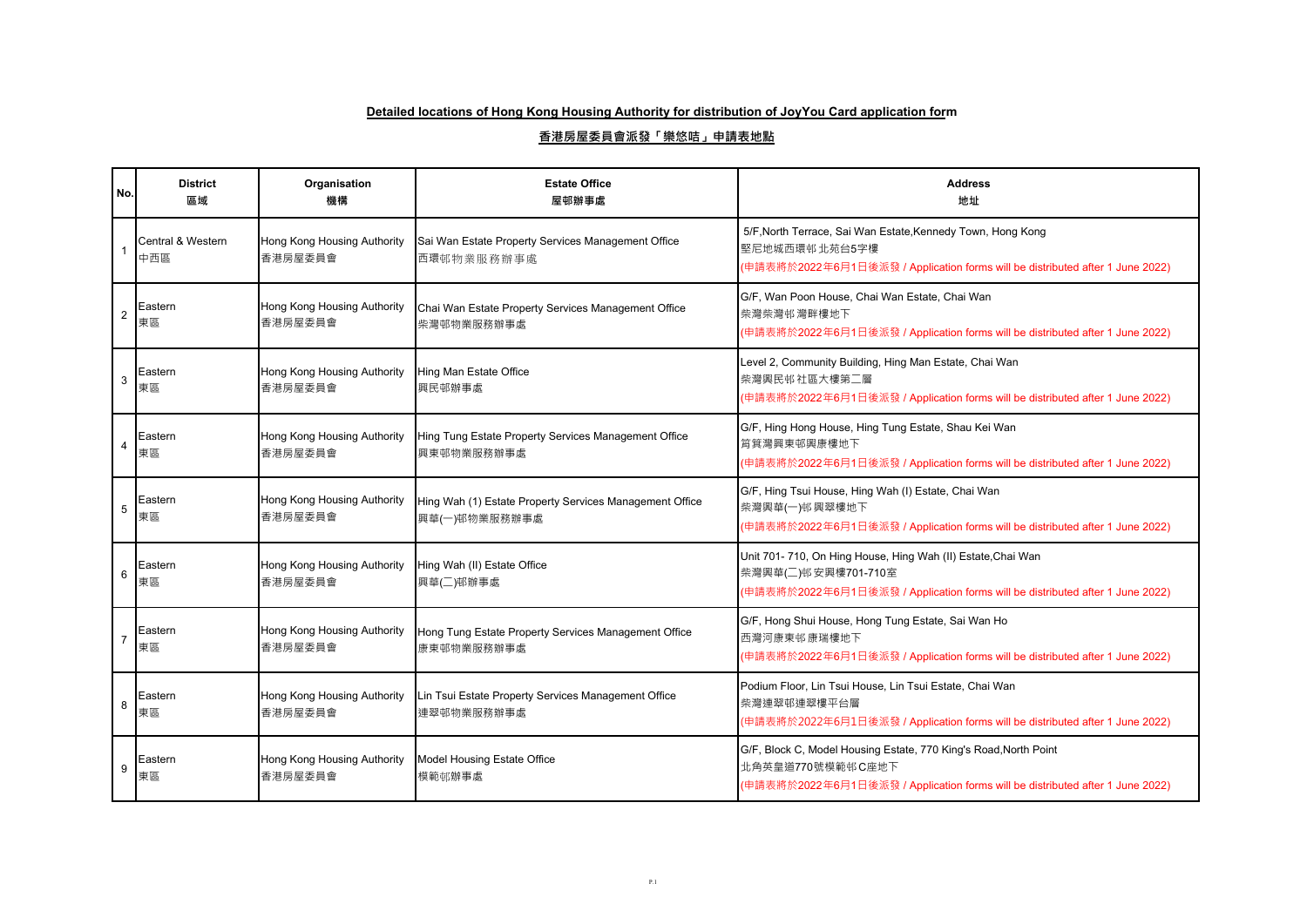| No. | <b>District</b><br>區域 | Organisation<br>機構                     | <b>Estate Office</b><br>屋邨辦事處                                                              | <b>Address</b><br>地址                                                                                                                                                    |
|-----|-----------------------|----------------------------------------|--------------------------------------------------------------------------------------------|-------------------------------------------------------------------------------------------------------------------------------------------------------------------------|
| 10  | Eastern<br>東區         | Hong Kong Housing Authority<br>香港房屋委員會 | Oi Tung Estate Property Services Management Office<br>愛東邨物業服務辦事處                           | G/F, Oi Yat House, Oi Tung Estate, Shau Kei Wan<br>筲箕灣愛東邨愛逸樓地下<br>(申請表將於2022年6月1日後派發 / Application forms will be distributed after 1 June 2022)                         |
| 11  | Eastern<br>東區         | Hong Kong Housing Authority<br>香港房屋委員會 | Siu Sai Wan Estate Property Services Management Office<br>小西灣邨物業服務辦事處                      | Unit 10, G/F, Sui Lung House, Siu Sai Wan Estate, Chai Wan<br>柴灣小西灣邨瑞隆樓地下10號<br>(申請表將於2022年6月1日後派發 / Application forms will be distributed after 1 June 2022)           |
| 12  | Eastern<br>東區         | Hong Kong Housing Authority<br>香港房屋委員會 | Tsui Lok Estate Property Services Management Office<br>翠樂邨物業服務辦事處                          | G/F, Tsui Luk House, Tsui Lok Esate, Chai Wan<br>柴灣翠樂邨翠祿樓地下<br>(申請表將於2022年6月1日後派發 / Application forms will be distributed after 1 June 2022)                            |
| 13  | Eastern<br>東區         | Hong Kong Housing Authority<br>香港房屋委員會 | Wah Ha Estate Property Services Management Office<br>華廈邨物業服務辦事處                            | G/F, Wah Yan House, Wah Ha Estate, Chai Wan<br>柴灣華廈邨華欣樓地下<br>(申請表將於2022年6月1日後派發 / Application forms will be distributed after 1 June 2022)                              |
| 14  | Eastern<br>東區         | Hong Kong Housing Authority<br>香港房屋委員會 | Wan Tsui Estate (Yat Tsui House) Property Services<br>Management Office<br>環翠邨(逸翠樓)物業服務辦事處 | G/F, Yat Tsui House, Wan Tsui Estate, Chai Wan<br>柴灣環翠邨逸翠樓地下<br>(申請表將於2022年6月1日後派發 / Application forms will be distributed after 1 June 2022)                           |
| 15  | Eastern<br>東區         | Hong Kong Housing Authority<br>香港房屋委員會 | Wan Tsui Estate Office<br>環翠邨辦事處                                                           | G/F, Wai Tsui House, Wan Tsui Estate, Chai Wan<br>柴灣環翠邨蕙翠樓地下<br>(申請表將於2022年6月1日後派發 / Application forms will be distributed after 1 June 2022)                           |
| 16  | Eastern<br>東區         | Hong Kong Housing Authority<br>香港房屋委員會 | Yiu Tung Estate Office<br>耀東邨辦事處                                                           | Unit 8, G/F, Yiu Fung House, Yiu Tung Estate, Shau Kei Wan<br>筲箕灣耀東邨耀豐樓地下8號<br>(申請表將於2022年6月1日後派發 / Application forms will be distributed after 1 June 2022)            |
| 17  | Eastern<br>東區         | Hong Kong Housing Authority<br>香港房屋委員會 | Yue Wan Estate Office<br>漁灣邨辦事處                                                            | Unit 19-28, G/F, Yue Shun House, Yue Wan Estate, Chai Wan<br>柴灣漁灣邨漁順樓19-28號地下<br>(申請表將於2022年6月1日後派發 / Application forms will be distributed after 1 June 2022)          |
| 18  | Islands<br>離島區        | Hong Kong Housing Authority<br>香港房屋委員會 | Cheung Kwai Estate Property Services Management Office<br>長貴邨物業服務辦事處                       | Unit 101-102, Cheung Wong House, Cheung Kwai Estate, Cheung Chau<br>長州長貴邨長旺樓地下101-102室<br>(申請表將於2022年6月1日後派發 / Application forms will be distributed after 1 June 2022) |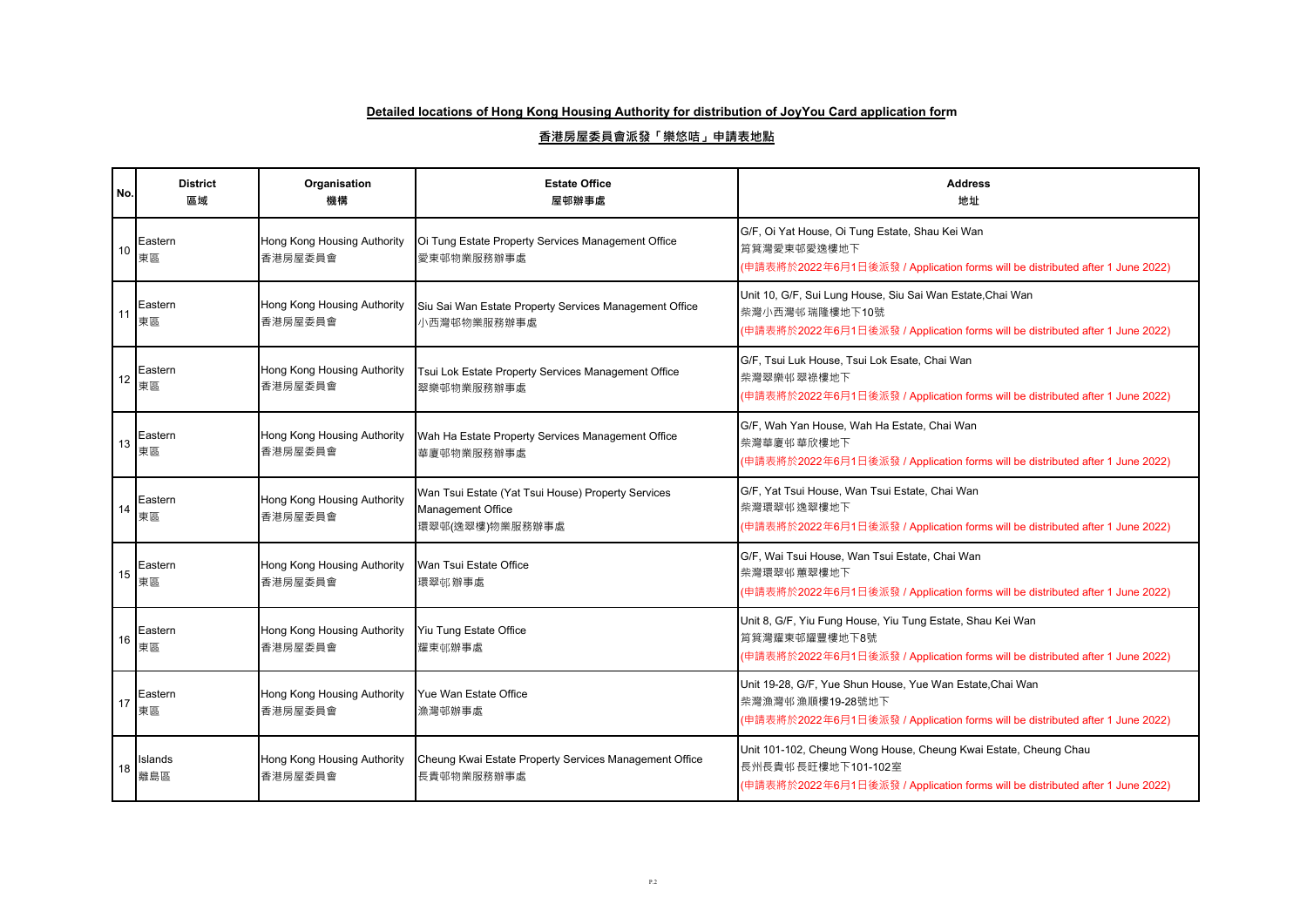| No. | <b>District</b><br>區域 | Organisation<br>機構                     | <b>Estate Office</b><br>屋邨辦事處                                             | <b>Address</b><br>地址                                                                                                                                                             |
|-----|-----------------------|----------------------------------------|---------------------------------------------------------------------------|----------------------------------------------------------------------------------------------------------------------------------------------------------------------------------|
| 19  | Islands<br>離島區        | Hong Kong Housing Authority<br>香港房屋委員會 | Fu Tung Estate Property Services Management Office<br>富東邨物業服務辦事處          | Unit 3, G/F, Tung Ma House, Fu Tung Estate, Tung Chung<br>東涌富東邨東馬樓地下3室<br>(申請表將於2022年6月1日後派發 / Application forms will be distributed after 1 June 2022)                          |
| 20  | Islands<br>離島區        | Hong Kong Housing Authority<br>香港房屋委員會 | Kam Peng Estate Property Services Management Office<br>金坪邨物業服務辦事處         | Unit N3, G/F, Kam Peng House, Kam Peng Estate, Peng Chau<br>坪洲金坪邨金坪樓地下N3室<br>(申請表將於2022年6月1日後派發 / Application forms will be distributed after 1 June 2022)                       |
| 21  | Islands<br>離島區        | Hong Kong Housing Authority<br>香港房屋委員會 | Lung Tin Estate Property Services Management Office<br>龍田邨物業服務辦事處         | Unit 9-10, Lung Tin Shopping Centre, Lung Tin Estate, Tai O, Lantau Island<br>大嶼山大澳龍田邨商場地下9-10室<br>(申請表將於2022年6月1日後派發 / Application forms will be distributed after 1 June 2022) |
| 22  | Islands<br>離島區        | Hong Kong Housing Authority<br>香港房屋委員會 | Mun Tung Estate Property Services Management Office<br>滿東邨物業服務辦事處         | G/F, Mun Shun House, Mun Tung Estate, Tung Chung<br>東涌滿東邨滿順樓地下<br>(申請表將於2022年6月1日後派發 / Application forms will be distributed after 1 June 2022)                                  |
| 23  | Islands<br>離島區        | Hong Kong Housing Authority<br>香港房屋委員會 | Nga Ning Court Property Services Management Office<br>雅寧苑物業服務辦事處          | G/F, Leung Chak House, Nga Ning Court, Cheung Chau<br>長州雅寧苑良澤閣地下<br>(申請表將於2022年6月1日後派發 / Application forms will be distributed after 1 June 2022)                                |
| 24  | Islands<br>離島區        | Hong Kong Housing Authority<br>香港房屋委員會 | Ngan Wan Estate Property Services Management Office<br>銀灣邨物業服務辦事處         | Unit 113-115, Ngan Yuet House, Ngan Wan Estate, Mui Wo<br>梅窩銀灣邨銀月樓113-115室<br>(申請表將於2022年6月1日後派發 / Application forms will be distributed after 1 June 2022)                      |
| 25  | Islands<br>離島區        | Hong Kong Housing Authority<br>香港房屋委員會 | Yat Tung (I) Estate Property Services Management Office<br>逸東(一)邨物業服務辦事處  | G/F, Ching Yat House, Yat Tung (I) Estate, Tung Chung<br>東涌逸東(一)邨清逸樓地下<br>(申請表將於2022年6月1日後派發 / Application forms will be distributed after 1 June 2022)                          |
| 26  | Islands<br>離島區        | Hong Kong Housing Authority<br>香港房屋委員會 | Yat Tung (II) Estate Property Services Management Office<br>逸東(二)邨物業服務辦事處 | G/F, Tak Yat House, Yat Tung (II) Estate, Tung Chung<br>東涌逸東(二)邨德逸樓地下<br>(申請表將於2022年6月1日後派發 / Application forms will be distributed after 1 June 2022)                           |
| 27  | Islands<br>離島區        | Hong Kong Housing Authority<br>香港房屋委員會 | Ying Tung Estate Property Services Management Office<br>迎東邨物業服務辦事處        | 1/F, Ying Yuet House, Ying Tung Estate, Tung Chung<br>東涌迎東邨迎悅樓一樓<br>(申請表將於2022年6月1日後派發 / Application forms will be distributed after 1 June 2022)                                |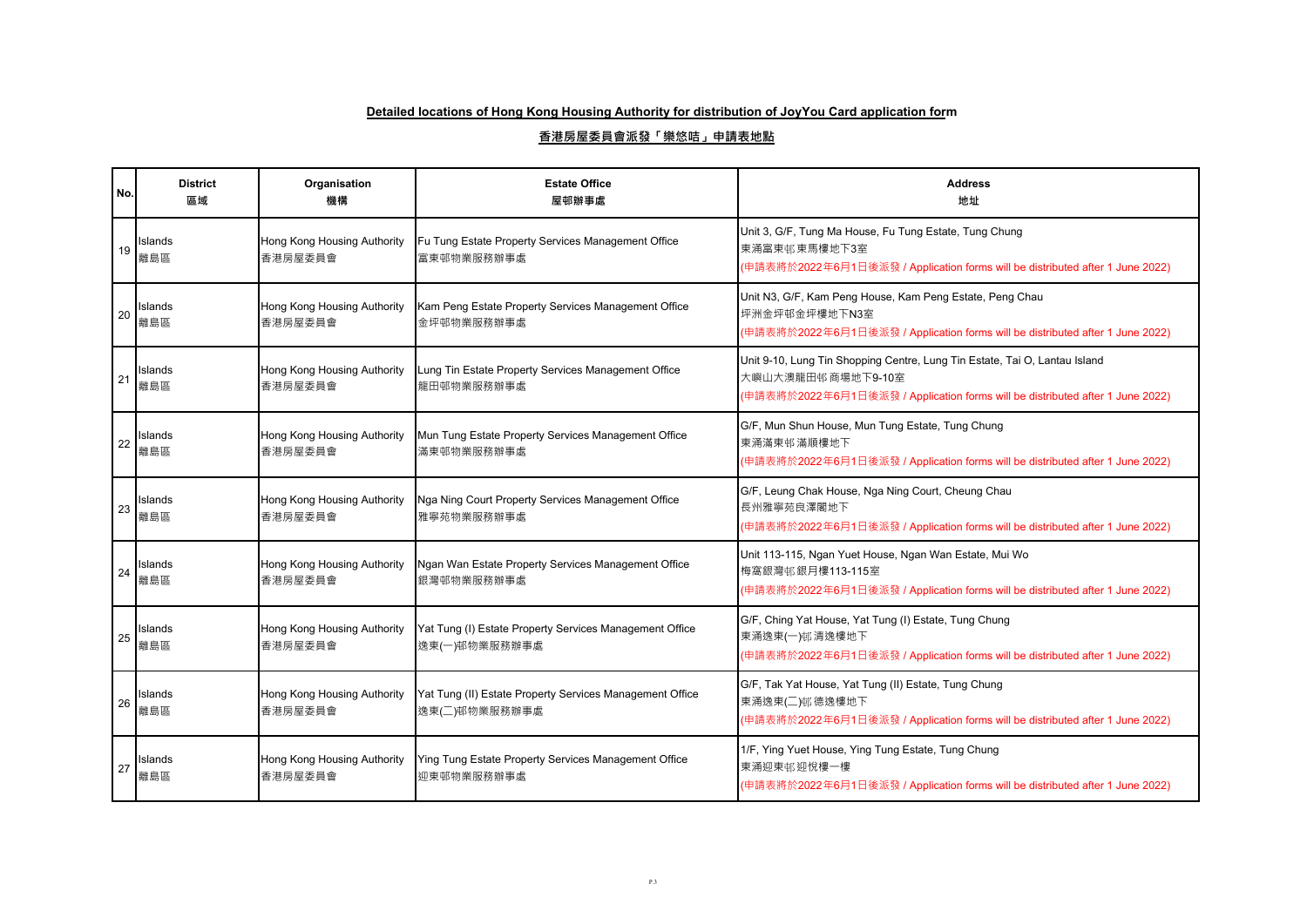| No. | <b>District</b><br>區域   | Organisation<br>機構                     | <b>Estate Office</b><br>屋邨辦事處                                         | <b>Address</b><br>地址                                                                                                                                                           |
|-----|-------------------------|----------------------------------------|-----------------------------------------------------------------------|--------------------------------------------------------------------------------------------------------------------------------------------------------------------------------|
| 28  | Kowloon City<br>九龍城     | Hong Kong Housing Authority<br>香港房屋委員會 | Ho Man Tin Estate Property Services Management Office<br>何文田邨物業服務辦事處  | G/F, Nga Man House, Ho Man Tin Estate, Ho Man Tin, Kowloon<br>九龍何文田何文田邨雅文樓地下<br>(申請表將於2022年6月1日後派發 / Application forms will be distributed after 1 June 2022)                  |
| 29  | Kowloon City<br>九龍城     | Hong Kong Housing Authority<br>香港房屋委員會 | Hung Hom Estate Property Services Management Office<br>紅磡邨物業服務辦事處     | G/F, Hung Fai House, Hung Hom Estate, Hung Hom, Kowloon<br>九龍紅磡紅磡邨紅暉樓地下<br>(申請表將於2022年6月1日後派發 / Application forms will be distributed after 1 June 2022)                       |
| 30  | Kowloon City<br>九龍城     | Hong Kong Housing Authority<br>香港房屋委員會 | Kai Ching Estate Property Services Management Office<br>啟晴邨物業服務辦事處    | 1/F, Hong Ching House, Kai Ching Estate, Kowloon City, Kowloon<br>九龍九龍城啟晴邨康晴樓1樓<br>(申請表將於2022年6月1日後派發 / Application forms will be distributed after 1 June 2022)               |
| 31  | Kowloon City<br>九龍城     | Hong Kong Housing Authority<br>香港房屋委員會 | Ma Tau Wai Estate Property Management Office<br>馬頭圍邨物業服務辦事處           | G/F, Rose House, Ma Tau Wai Estate, Kowloon City, Kowloon<br>九龍九龍城馬頭圍邨玫瑰樓地下<br>(申請表將於2022年6月1日後派發 / Application forms will be distributed after 1 June 2022)                   |
| 32  | Kowloon City<br>九龍城     | Hong Kong Housing Authority<br>香港房屋委員會 | Oi Man Estate Office<br>愛民邨辦事處                                        | Unit 407-415, 4/F, Kar Man House, Oi Man Estate, Ho Man Tin, Kowloon<br>九龍何文田愛民邨嘉民樓4樓407-415號<br>(申請表將於2022年6月1日後派發 / Application forms will be distributed after 1 June 2022) |
| 33  | Kowloon City<br>九龍城     | Hong Kong Housing Authority<br>香港房屋委員會 | Sheung Lok Estate Property Services Management Office<br>常樂邨物業服務辦事處   | G/F, Sheung Lok House, Sheung Lok Estate, Ho Man Tin, Kowloon<br>九龍何文田常樂邨常樂樓地下<br>(申請表將於2022年6月1日後派發 / Application forms will be distributed after 1 June 2022)                |
| 34  | Kowloon City<br>九龍城     | Hong Kong Housing Authority<br>香港房屋委員會 | Tak Long Estate Property Services Management Office<br>德朗邨物業服務辦事處     | G/F, Carport Building, Tak Long Estate, Kowloon City, Kowloon<br>九龍九龍城德朗邨停車場地下<br>(申請表將於2022年6月1日後派發 / Application forms will be distributed after 1 June 2022)                |
| 35  | Kwai Tsing<br>葵青        | Hong Kong Housing Authority<br>香港房屋委員會 | Cheung Ching Estate Property Services Management Office<br>長青邨物業服務辦事處 | Unit 20-29, G/F, Ching Wai House, Cheung Ching Estate, Tsing Yi, N.T.<br>新界青衣長青邨青槐樓地下20-29號<br>(申請表將於2022年6月1日後派發 / Application forms will be distributed after 1 June 2022)   |
| 36  | <b>Kwai Tsing</b><br>葵青 | Hong Kong Housing Authority<br>香港房屋委員會 | Cheung Hang Estate Property Services Management Office<br>長亨邨物業服務辦事處  | Unit 1-8, G/F, Hang Lai House, Cheung Hang Estate, Tsing Yi, N.T.<br>新界青衣長亨邨亨麗樓地下1-8號<br>(申請表將於2022年6月1日後派發 / Application forms will be distributed after 1 June 2022)         |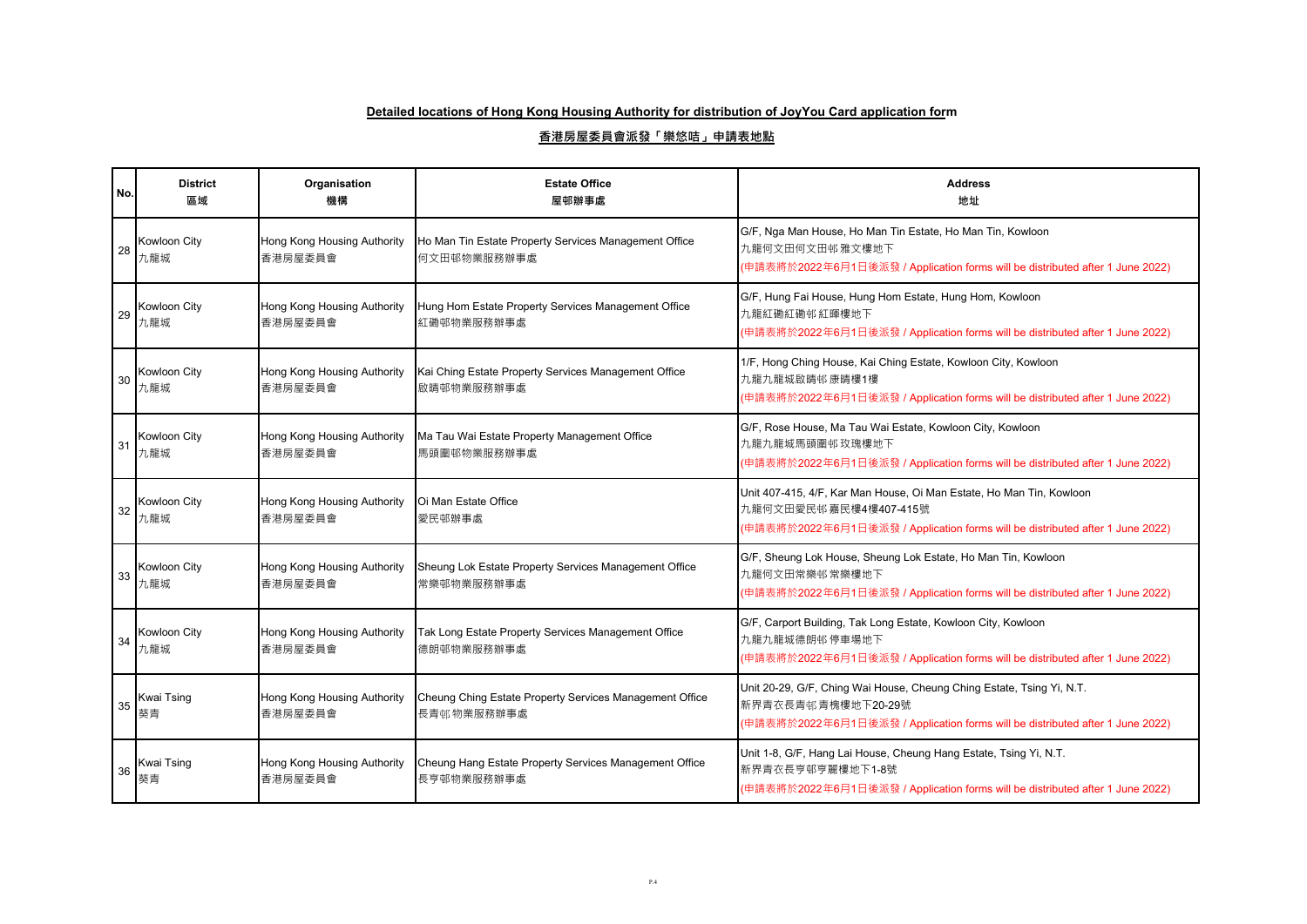| No. | <b>District</b><br>區域   | Organisation<br>機構                     | <b>Estate Office</b><br>屋邨辦事處                                             | <b>Address</b><br>地址                                                                                                                                                            |
|-----|-------------------------|----------------------------------------|---------------------------------------------------------------------------|---------------------------------------------------------------------------------------------------------------------------------------------------------------------------------|
| 37  | Kwai Tsing<br>葵青        | Hong Kong Housing Authority<br>香港房屋委員會 | Cheung Hong Estate Office<br>長康邨辦事處                                       | G/F, Hong Ping House, Cheung Hong Estate, Tsing Yi, N.T.<br>新界青衣長康邨康平樓地下<br>(申請表將於2022年6月1日後派發 / Application forms will be distributed after 1 June 2022)                       |
| 38  | Kwai Tsing<br>葵青        | Hong Kong Housing Authority<br>香港房屋委員會 | Cheung Wang Estate Property Services Management Office<br>長宏邨物業服務辦事處      | G/F, Wang Man House, Cheung Wang Estate, Tsing Yi, N.T.<br>新界青衣長宏邨宏文樓地下<br>(申請表將於2022年6月1日後派發 / Application forms will be distributed after 1 June 2022)                        |
| 39  | <b>Kwai Tsing</b><br>葵青 | Hong Kong Housing Authority<br>香港房屋委員會 | Easeful Court Tenancy Management Office<br>青逸軒租約服務辦事處                     | G/F, Block 1, Easeful Court, Tsing Yi, N.T.<br>新界青衣青逸軒1座地下<br>(申請表將於2022年6月1日後派發 / Application forms will be distributed after 1 June 2022)                                     |
| 40  | Kwai Tsing<br>葵青        | Hong Kong Housing Authority<br>香港房屋委員會 | High Prosperity Terrace Tenancy Management Office<br>高盛臺租約服務辦事處           | G/F, Tower 2, High Prosperity Terrace, 188 Kwai Shing Circuit, Kwai Chung<br>葵涌葵盛圍188號高盛臺第二座地下<br>(申請表將於2022年6月1日後派發 / Application forms will be distributed after 1 June 2022) |
| 41  | <b>Kwai Tsing</b><br>葵青 | Hong Kong Housing Authority<br>香港房屋委員會 | Kwai Chung Estate Office (1)<br>葵涌邨辦事處(一)                                 | G/F, Ha Kwai House, Kwai Chung Estate, Kwai Chung<br>葵涌邨夏葵樓地下<br>(申請表將於2022年6月1日後派發 / Application forms will be distributed after 1 June 2022)                                  |
| 42  | Kwai Tsing<br>葵青        | Hong Kong Housing Authority<br>香港房屋委員會 | Kwai Chung Estate Office (2)<br>葵涌邨辦事處(二)                                 | Podium Level 4, Luk Kwai House, Kwai Chung Estate, Kwai Chung<br>葵涌邨 綠葵樓第4層平台<br>(申請表將於2022年6月1日後派發 / Application forms will be distributed after 1 June 2022)                  |
| 43  | Kwai Tsing<br>葵青        | Hong Kong Housing Authority<br>香港房屋委員會 | Kwai Fong Estate Property Management Office<br>葵芳邨物業服務辦事處                 | G/F, Kwai Tai House, Kwai Fong Estate, Kwai Chung<br>葵涌葵芳邨葵泰樓地下<br>(申請表將於2022年6月1日後派發 / Application forms will be distributed after 1 June 2022)                                |
| 44  | Kwai Tsing<br>葵青        | Hong Kong Housing Authority<br>香港房屋委員會 | Kwai Luen Estate Property Services Management Office<br>葵聯邨物業服務辦事處        | G/F, Luen Yan House, Kwai Luen Estate, Kwai Chung<br>葵涌葵聯邨聯欣樓地下<br>(申請表將於2022年6月1日後派發 / Application forms will be distributed after 1 June 2022)                                |
| 45  | Kwai Tsing<br>葵青        | Hong Kong Housing Authority<br>香港房屋委員會 | Kwai Shing East Estate Property Services Management Office<br>葵盛東邨物業服務辦事處 | G/F, Shing On House, Kwai Shing East Estate, Kwai Chung<br>葵涌葵盛東邨盛安樓地下<br>(申請表將於2022年6月1日後派發 / Application forms will be distributed after 1 June 2022)                         |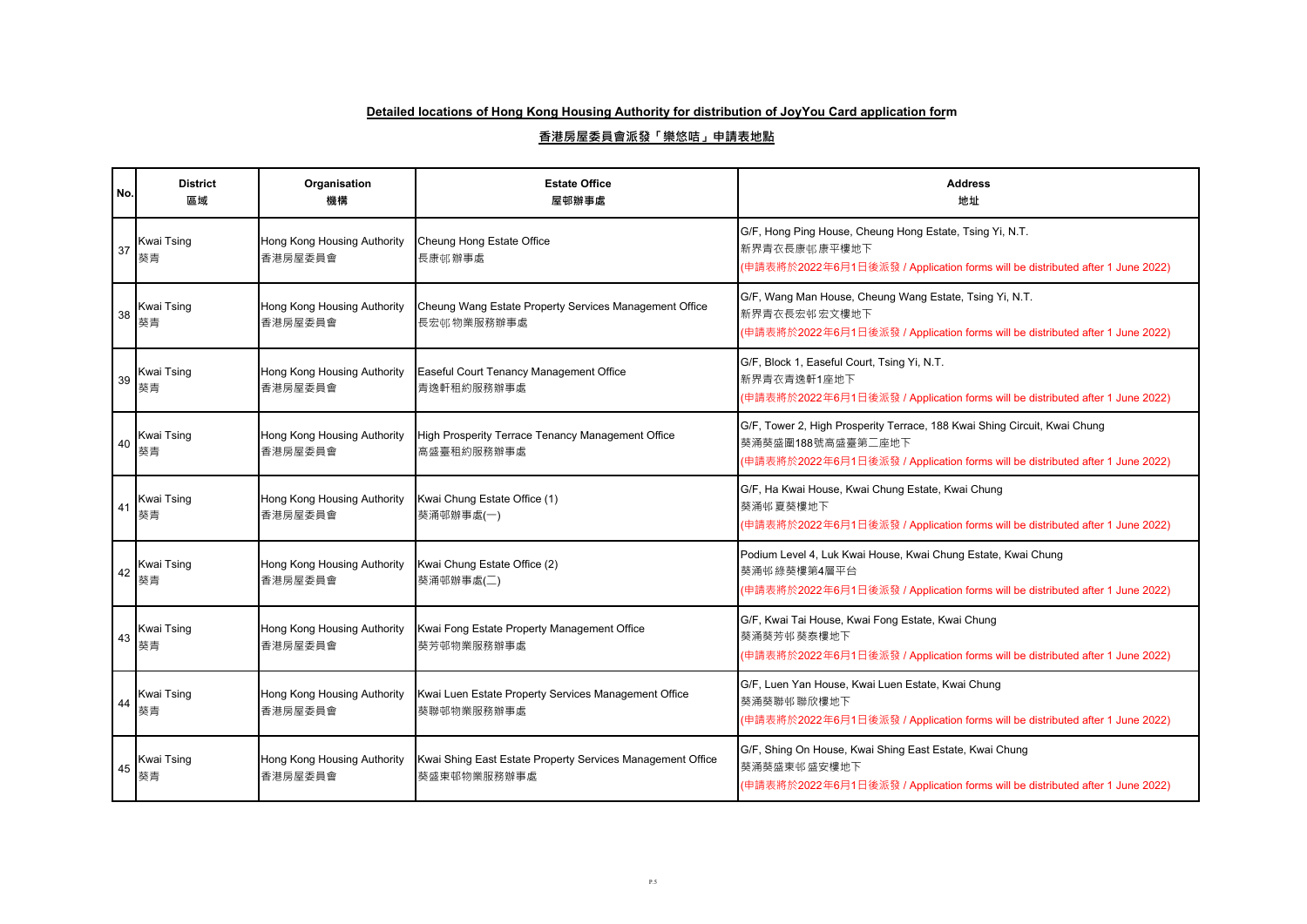| No. | <b>District</b><br>區域   | Organisation<br>機構                     | <b>Estate Office</b><br>屋邨辦事處                                   | <b>Address</b><br>地址                                                                                                                                         |
|-----|-------------------------|----------------------------------------|-----------------------------------------------------------------|--------------------------------------------------------------------------------------------------------------------------------------------------------------|
| 46  | <b>Kwai Tsing</b><br>葵青 | Hong Kong Housing Authority<br>香港房屋委員會 | Kwai Shing West Estate Office<br>葵盛西邨辦事處                        | 2/F, Block 7, Kwai Shing West Estate, Kwai Chung<br>葵涌葵盛西邨第7座2樓<br>(申請表將於2022年6月1日後派發 / Application forms will be distributed after 1 June 2022)             |
| 47  | <b>Kwai Tsing</b><br>葵青 | Hong Kong Housing Authority<br>香港房屋委員會 | Kwai Tsui Estate Property Management Office<br>葵翠邨物業服務辦事處       | Room 1, Podium 1 Floor, Kwai Tsui Estate, Kwai Chung<br>葵涌葵翠邨平台一樓101室<br>(申請表將於2022年6月1日後派發 / Application forms will be distributed after 1 June 2022)       |
| 48  | Kwai Tsing<br>葵青        | Hong Kong Housing Authority<br>香港房屋委員會 | Lai King Estate Office<br>荔景邨辦事處                                | No. 6, G/F, Fung King House, Lai King Estate, Kwai Chung<br>葵涌荔景邨 風景樓地下6號<br>(申請表將於2022年6月1日後派發 / Application forms will be distributed after 1 June 2022)   |
| 49  | <b>Kwai Tsing</b><br>葵青 | Hong Kong Housing Authority<br>香港房屋委員會 | Lai Yiu Estate Property Management Office<br>麗瑤邨物業服務辦事處         | G/F, Kwai Yiu House, Lai Yiu Estate, Kwai Chung<br>葵涌麗瑤邨貴瑤樓地下<br>(申請表將於2022年6月1日後派發 / Application forms will be distributed after 1 June 2022)               |
| 50  | <b>Kwai Tsing</b><br>葵青 | Hong Kong Housing Authority<br>香港房屋委員會 | On Yam Estate Office<br>安蔭邨辦事處                                  | 2/F, Shopping Centre, On Yam Estate, Kwai Chung<br>葵涌安蔭邨商場2樓<br>(申請表將於2022年6月1日後派發 / Application forms will be distributed after 1 June 2022)                |
| 51  | <b>Kwai Tsing</b><br>葵青 | Hong Kong Housing Authority<br>香港房屋委員會 | Shek Lei (I) Estate Property Management Office<br>石籬(一)邨物業服務辦事處 | G/F, Shek Ning House, Shek Lei (I) Estate, Kwai Chung<br>葵涌石籬(一)邨石寧樓地下<br>(申請表將於2022年6月1日後派發 / Application forms will be distributed after 1 June 2022)      |
| 52  | <b>Kwai Tsing</b><br>葵青 | Hong Kong Housing Authority<br>香港房屋委員會 | Shek Lei (II) Estate Management Office<br>石籬(二)邨物業服務辦事處         | G/F, Shek Hei House, Shek Lei (II) Estate, Kwai Chung<br>葵涌石籬(二)邨石禧樓地下<br>(申請表將於2022年6月1日後派發 / Application forms will be distributed after 1 June 2022)      |
| 53  | Kwai Tsing<br>葵青        | Hong Kong Housing Authority<br>香港房屋委員會 | Shek Yam East Estate Office<br>石蔭東邨辦事處                          | G/F, Yam Hing House, Shek Yam East Estate, Kwai Chung<br>葵涌石蔭東邨蔭興樓地下<br>(申請表將於2022年6月1日後派發 / Application forms will be distributed after 1 June 2022)        |
| 54  | <b>Kwai Tsing</b><br>葵青 | Hong Kong Housing Authority<br>香港房屋委員會 | Shek Yam Estate Property Management Office<br>石蔭邨物業服務辦事處        | Unit A, G/F, Yung Shek House, Shek Yam Estate, Kwai Chung<br>葵涌石蔭邨勇石樓高座地下A室<br>(申請表將於2022年6月1日後派發 / Application forms will be distributed after 1 June 2022) |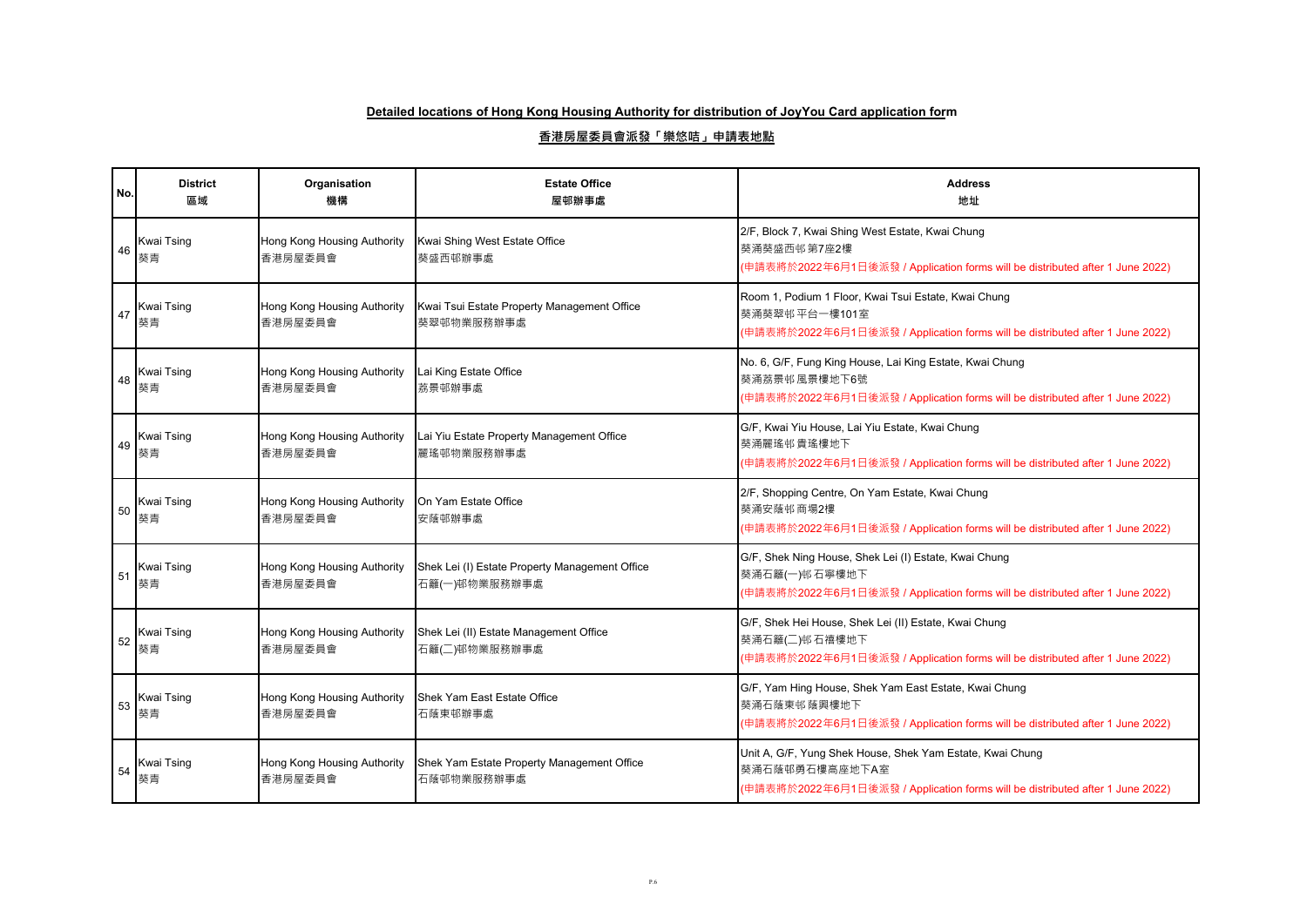| No. | <b>District</b><br>區域   | Organisation<br>機構                     | <b>Estate Office</b><br>屋邨辦事處                                             | <b>Address</b><br>地址                                                                                                                                                                         |
|-----|-------------------------|----------------------------------------|---------------------------------------------------------------------------|----------------------------------------------------------------------------------------------------------------------------------------------------------------------------------------------|
| 55  | Kwai Tsing<br>葵青        | Hong Kong Housing Authority<br>香港房屋委員會 | Tai Wo Hau Estate Office<br>大窩口邨辦事處                                       | G/F, Fu Kwai House, Tai Wo Hau Estate, Kwai Chung<br>葵涌大窩口邨富貴樓地下<br>(申請表將於2022年6月1日後派發 / Application forms will be distributed after 1 June 2022)                                            |
| 56  | <b>Kwai Tsing</b><br>葵青 | Hong Kong Housing Authority<br>香港房屋委員會 | Wah Lai Estate Office<br>華荔邨辦事處                                           | Unit 703, 7/F, Podium, Hei Lai House, Wah Lai Estate, Lai Chi Kok, Kowloon<br>九龍荔枝角華荔邨喜荔樓7樓平台703室<br>(申請表將於2022年6月1日後派發 / Application forms will be distributed after 1 June 2022)           |
| 57  | <b>Kwun Tong</b><br>觀塘  | Hong Kong Housing Authority<br>香港房屋委員會 | Choi Fai Estate Property Services Management Office<br>彩輝邨物業服務辦事處         | G/F, Choi Yip House, Choi Fai Estate, Kowloon Bay, Kowloon<br>九龍九龍灣彩輝邨彩葉樓地下<br>(申請表將於2022年6月1日後派發 / Application forms will be distributed after 1 June 2022)                                 |
| 58  | Kwun Tong<br>觀塘         | Hong Kong Housing Authority<br>香港房屋委員會 | Choi Fook Estate Management Office<br>彩福邨物業服務辦事處                          | G/F, Choi Sin House, Choi Fook Estate, Kowloon Bay, Kowloon<br>九龍九龍灣彩福邨彩善樓地下<br>(申請表將於2022年6月1日後派發 / Application forms will be distributed after 1 June 2022)                                |
| 59  | <b>Kwun Tong</b><br>觀塘  | Hong Kong Housing Authority<br>香港房屋委員會 | Choi Tak Estate Management Office<br>彩德邨物業服務辦事處                           | G/F, Choi Chun House, Choi Tak Estate, Kowloon Bay, Kowloon<br>九龍九龍灣彩德邨彩俊樓地下<br>(申請表將於2022年6月1日後派發 / Application forms will be distributed after 1 June 2022)                                |
| 60  | Kwun Tong<br>觀塘         | Hong Kong Housing Authority<br>香港房屋委員會 | Choi Wan (I) Estate Office<br>彩雲(一)邨辦事處                                   | Unit 108-115, G/F, Boon Yuet House, Choi Wan (I) Estate, Ngau Chi Wan, Kowloon<br>九龍牛池灣彩雲(一)邨伴月樓地下108-115室<br>(申請表將於2022年6月1日後派發 / Application forms will be distributed after 1 June 2022)  |
| 61  | Kwun Tong<br>觀塘         | Hong Kong Housing Authority<br>香港房屋委員會 | Choi Wan (II) Estate Property Services Management Office<br>彩雲(二)邨物業服務辦事處 | Unit 111-116, G/F., Ming Lai House, Choi Wan (II) Estate, Ngau Chi Wan, Kowloon<br>九龍牛池灣彩雲(二)邨明麗樓地下111-116室<br>(申請表將於2022年6月1日後派發 / Application forms will be distributed after 1 June 2022) |
| 62  | Kwun Tong<br>觀塘         | Hong Kong Housing Authority<br>香港房屋委員會 | Choi Ying Estate Management Office<br>彩盈邨物業服務辦事處                          | G/F, Ying Fu House, Choi Ying Estate, Kowloon Bay, Kowloon<br>九龍九龍灣彩盈邨盈富樓地下<br>(申請表將於2022年6月1日後派發 / Application forms will be distributed after 1 June 2022)                                 |
| 63  | <b>Kwun Tong</b><br>觀塘  | Hong Kong Housing Authority<br>香港房屋委員會 | Kai Tin Estate Property Services Management Office<br>啟田邨物業服務辦事處          | Wing C, G/F, Kai Yan House, Kai Tin Estate, Lam Tin, Kowloon<br>九龍藍田啟田邨啟仁樓地下C翼<br>(申請表將於2022年6月1日後派發 / Application forms will be distributed after 1 June 2022)                              |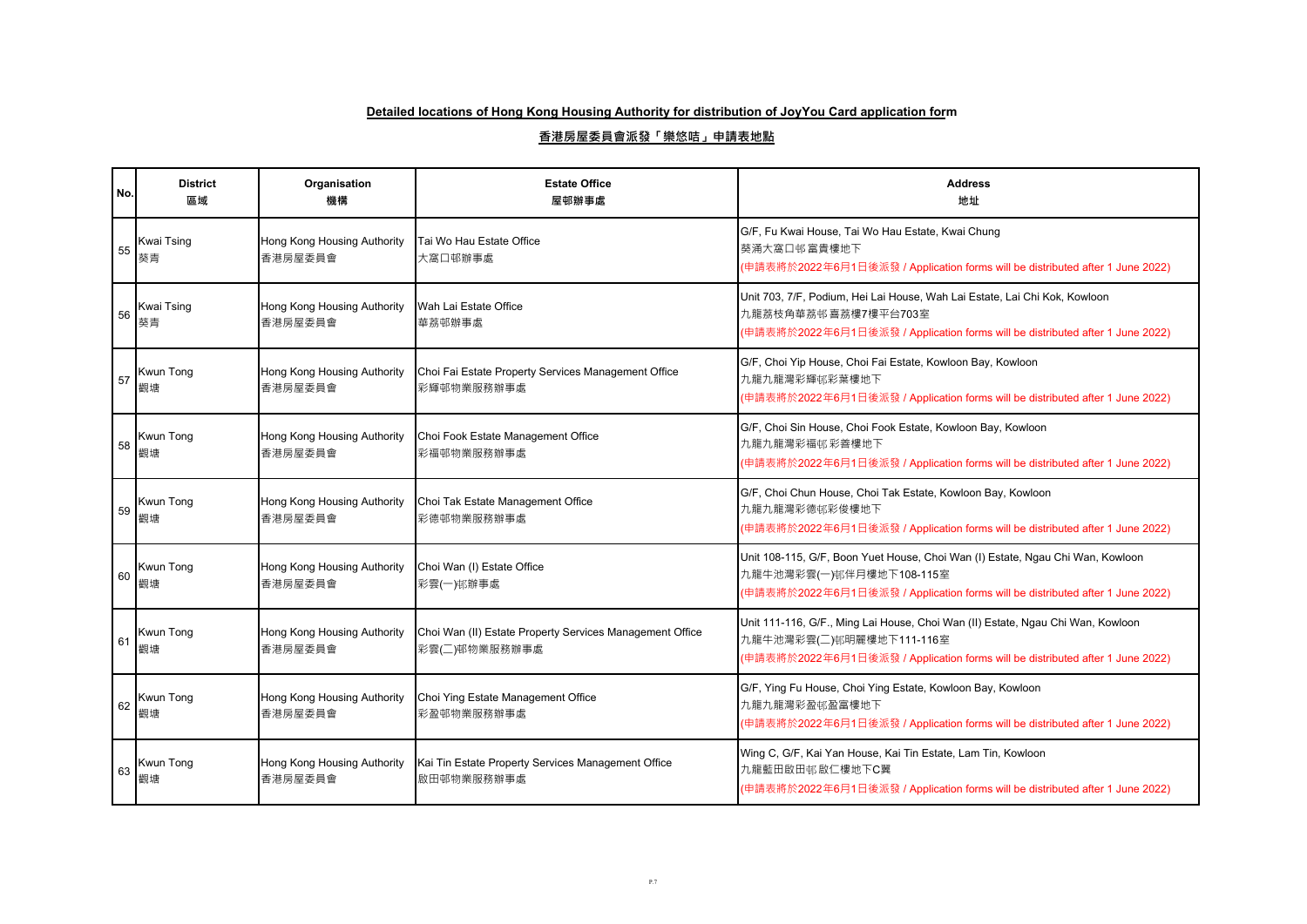| No. | <b>District</b><br>區域  | Organisation<br>機構                     | <b>Estate Office</b><br>屋邨辦事處                                                    | <b>Address</b><br>地址                                                                                                                                                                                         |
|-----|------------------------|----------------------------------------|----------------------------------------------------------------------------------|--------------------------------------------------------------------------------------------------------------------------------------------------------------------------------------------------------------|
| 64  | <b>Kwun Tong</b><br>觀塘 | Hong Kong Housing Authority<br>香港房屋委員會 | Kai Yip Estate Office<br>啟業邨辦事處                                                  | G/F, Kai Yin House, Kai Yip Estate, Kowloon Bay, Kowloon<br>九龍九龍灣啟業邨啟賢樓地下<br>(申請表將於2022年6月1日後派發 / Application forms will be distributed after 1 June 2022)                                                   |
| 65  | <b>Kwun Tong</b><br>觀塘 | Hong Kong Housing Authority<br>香港房屋委員會 | Ko Cheung Court Rental Tenant Services Management Office<br>高翔苑公屋住戶服務辦事處         | 4/F, Podium Level, Ko On House, Ko Cheung Court, Yau Tong, Kowloon<br>九龍油塘高翔苑高安閣4樓平台<br>(申請表將於2022年6月1日後派發 / Application forms will be distributed after 1 June 2022)                                        |
| 66  | Kwun Tong<br>觀塘        | Hong Kong Housing Authority<br>香港房屋委員會 | Ko Yee Estate Office<br>高怡邨辦事處                                                   | G/F, Ko Yuet House, Ko Yee Estate, 28 Ko Chiu Road, Kowloon<br>九龍高超道28號高怡邨高悅樓地下<br>(申請表將於2022年6月1日後派發 / Application forms will be distributed after 1 June 2022)                                             |
| 67  | Kwun Tong<br>觀塘        | Hong Kong Housing Authority<br>香港房屋委員會 | Kwong Tin Estate Property Services Management Office<br>廣田邨物業服務辦事處               | G/F, Kwong Ching House, Kwong Tin Estate, Lam Tin, Kowloon<br>九龍藍田廣田邨廣靖樓地下<br>(申請表將於2022年6月1日後派發 / Application forms will be distributed after 1 June 2022)                                                  |
| 68  | <b>Kwun Tong</b><br>觀塘 | Hong Kong Housing Authority<br>香港房屋委員會 | Lam Tin Estate Office<br>藍田邨辦事處                                                  | G/F, Lam Tai House, Lam Tin Estate, Lam Tin, Kowloon<br>九龍藍田藍田邨藍泰樓地下<br>(申請表將於2022年6月1日後派發 / Application forms will be distributed after 1 June 2022)                                                        |
| 69  | <b>Kwun Tong</b><br>觀塘 | Hong Kong Housing Authority<br>香港房屋委員會 | Lei Yue Mun Estate Office<br>鯉魚門邨辦事處                                             | G/F, Lei Ye House, Lei Yue Mun Estate, Kwun Tong, Kowloon<br>九龍觀塘鯉魚門邨鯉意樓地下<br>(申請表將於2022年6月1日後派發 / Application forms will be distributed after 1 June 2022)                                                  |
| 70  | Kwun Tong<br>觀塘        | Hong Kong Housing Authority<br>香港房屋委員會 | Lok Wah North Estate Office<br>樂華北邨辦事處                                           | G/F, Ping Wah House, Lok Wah North Estate, Ngau Tau Kok, Kowloon<br>九龍牛頭角樂華北邨秉華樓地下<br>(申請表將於2022年6月1日後派發 / Application forms will be distributed after 1 June 2022)                                          |
| 71  | Kwun Tong<br>觀塘        | Hong Kong Housing Authority<br>香港房屋委員會 | Lok Wah South Estate Office<br>樂華南邨辦事處                                           | G/F, Wun Wah House, Lok Wah South Estate, Ngau Tau Kok, Kowloon<br>九龍牛頭角樂華南邨奐華樓地下<br>(申請表將於2022年6月1日後派發 / Application forms will be distributed after 1 June 2022)                                           |
| 72  | Kwun Tong<br>觀塘        | Hong Kong Housing Authority<br>香港房屋委員會 | Lower Ngau Tau Kok Estate Property Services Management<br>Office<br>牛頭角下邨物業服務辦事處 | G/F of Blocks Kwai Sun House and Kwai Fai House, Lower Ngau Tau Kok Estate, Ngau<br>Tau Kok, Kowloon<br>九龍牛頭角牛頭角下邨貴新樓及貴輝樓地下<br>(申請表將於2022年6月1日後派發 / Application forms will be distributed after 1 June 2022) |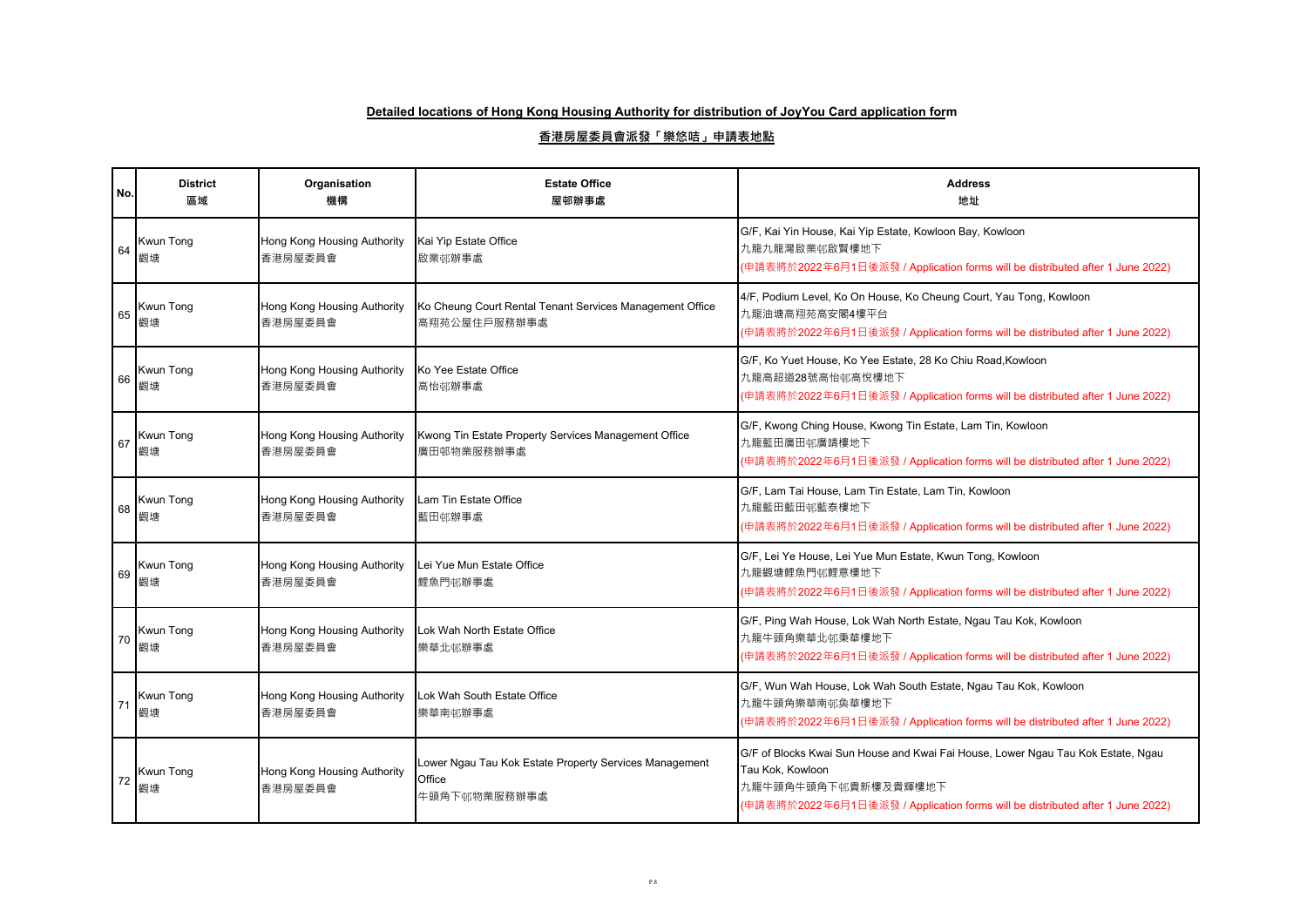| No. | <b>District</b><br>區域  | Organisation<br>機構                     | <b>Estate Office</b><br>屋邨辦事處                                      | <b>Address</b><br>地址                                                                                                                                                   |
|-----|------------------------|----------------------------------------|--------------------------------------------------------------------|------------------------------------------------------------------------------------------------------------------------------------------------------------------------|
| 73  | Kwun Tong<br>觀塘        | Hong Kong Housing Authority<br>香港房屋委員會 | On Tai Estate Office<br>安泰邨辦事處                                     | UG/F, Tak Tai House, On Tai Estate, Kwun Tong, Kowloon<br>九龍觀塘安泰邨德泰樓地下高層<br>(申請表將於2022年6月1日後派發 / Application forms will be distributed after 1 June 2022)              |
| 74  | <b>Kwun Tong</b><br>觀塘 | Hong Kong Housing Authority<br>香港房屋委員會 | On Tat Estate Management Office<br>安達邨辦事處                          | G/F, Chun Tat House, On Tat Estate, Kwun Tong, Kowloon<br>九龍觀塘安達邨俊達樓地下<br>(申請表將於2022年6月1日後派發 / Application forms will be distributed after 1 June 2022)                |
| 75  | <b>Kwun Tong</b><br>觀塘 | Hong Kong Housing Authority<br>香港房屋委員會 | On Tin Estate Property Services Management Office<br>安田邨物業服務辦事處    | Podium Floor, On Kin House, On Tin Estate, Lam Tin, Kowloon<br>九龍藍田安田邨安健樓平台<br>(申請表將於2022年6月1日後派發 / Application forms will be distributed after 1 June 2022)           |
| 76  | Kwun Tong<br>觀塘        | Hong Kong Housing Authority<br>香港房屋委員會 | Ping Shek Estate Office<br>坪石邨辦事處                                  | 2/F, Yuk Shek House, Ping Shek Estate, Ngau Chi Wan, Kowloon<br>九龍牛池灣坪石邨玉石樓2樓<br>(申請表將於2022年6月1日後派發 / Application forms will be distributed after 1 June 2022)         |
| 77  | <b>Kwun Tong</b><br>觀塘 | Hong Kong Housing Authority<br>香港房屋委員會 | Ping Tin Estate Management Office<br>平田邨物業服務辦事處                    | G/F, Ping Wong House, Ping Tin Estate, Kwun Tong, Kowloon<br>九龍藍田平田邨平旺樓地下<br>(申請表將於2022年6月1日後派發 / Application forms will be distributed after 1 June 2022)             |
| 78  | Kwun Tong<br>觀塘        | Hong Kong Housing Authority<br>香港房屋委員會 | Po Tat Estate Property Services Management Office<br>寶達邨物業服務辦事處    | G/F, Tat Fu House, Po Tat Estate, Sau Mau Ping, Kowloon<br>九龍觀塘秀茂坪寶達邨達富樓地下<br>(申請表將於2022年6月1日後派發 / Application forms will be distributed after 1 June 2022)            |
| 79  | Kwun Tong<br>觀塘        | Hong Kong Housing Authority<br>香港房屋委員會 | Sau Mau Ping (South) Estate Management Office<br>秀茂坪(南)邨辦事處物業服務辦事處 | G/F, Sau Sin House, Sau Mau Ping (South) Estate, Kwun Tong. Kowloon<br>九龍觀塘秀茂坪南邨秀善樓地下<br>(申請表將於2022年6月1日後派發 / Application forms will be distributed after 1 June 2022) |
| 80  | Kwun Tong<br>觀塘        | Hong Kong Housing Authority<br>香港房屋委員會 | Sau Mau Ping Estate Management Office<br>秀茂坪邨物業服務辦事處               | G/F, Sau King House, Sau Mau Ping Estate, Kwun Tong, Kowloon<br>九龍觀塘秀茂坪邨秀景樓地下<br>(申請表將於2022年6月1日後派發 / Application forms will be distributed after 1 June 2022)         |
| 81  | <b>Kwun Tong</b><br>觀塘 | Hong Kong Housing Authority<br>香港房屋委員會 | Shun Lee Estate Management Office<br>順利邨物業服務辦事處                    | G/F, Lee Foo House, Shun Lee Estate, Kwun Tong, Kowloon<br>九龍觀塘順利邨利富樓地下<br>(申請表將於2022年6月1日後派發 / Application forms will be distributed after 1 June 2022)               |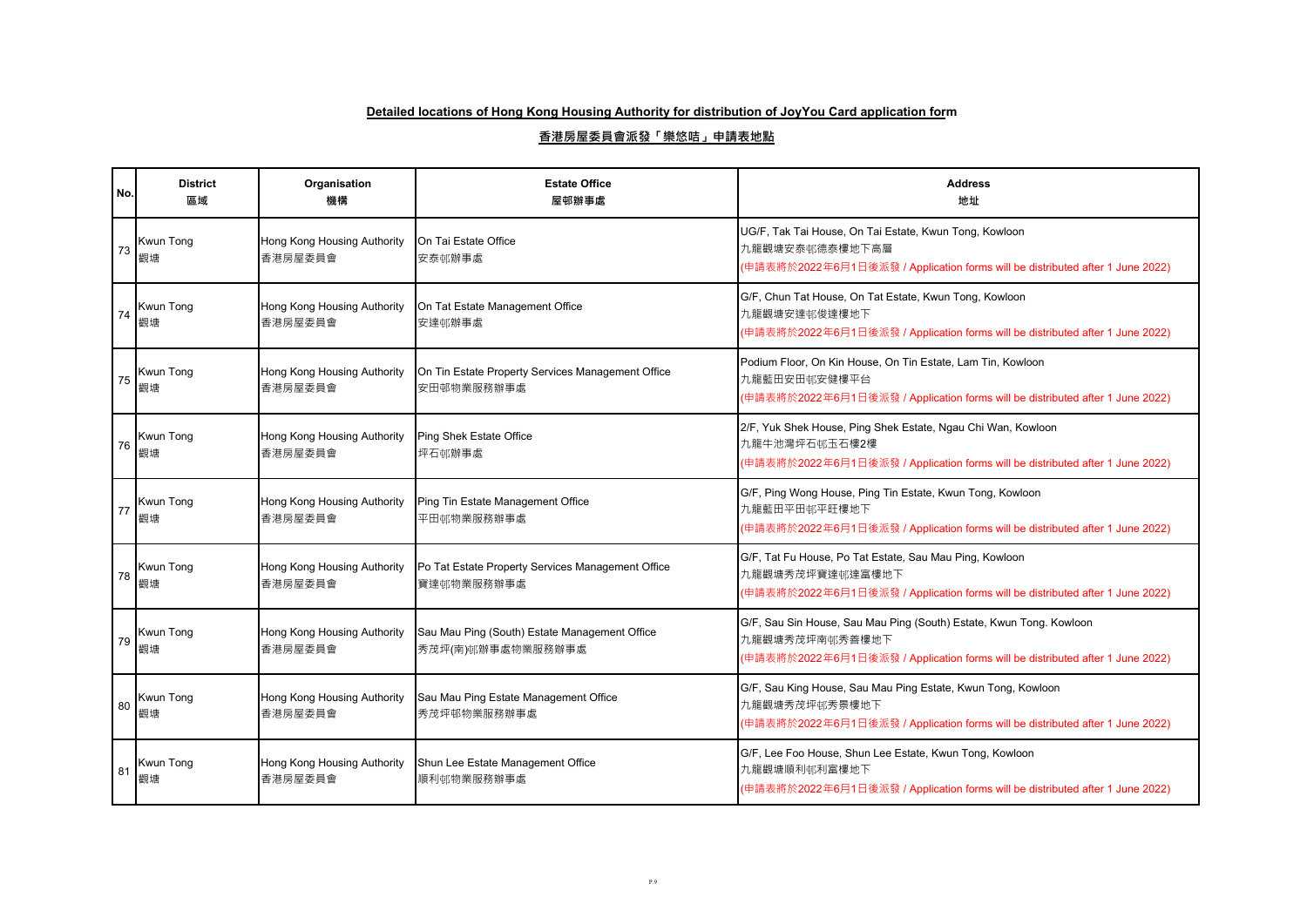| No. | <b>District</b><br>區域  | Organisation<br>機構                     | <b>Estate Office</b><br>屋邨辦事處                                                    | <b>Address</b><br>地址                                                                                                                                                            |
|-----|------------------------|----------------------------------------|----------------------------------------------------------------------------------|---------------------------------------------------------------------------------------------------------------------------------------------------------------------------------|
| 82  | Kwun Tong<br>觀塘        | Hong Kong Housing Authority<br>香港房屋委員會 | Shun On Estate Property Services Management Office<br>順安邨辦事處物業服務辦事處              | G/F, On Chung House, Shun On Estate, Kwun Tong, Kowloon<br>九龍觀塘順安邨安頌樓地下<br>(申請表將於2022年6月1日後派發 / Application forms will be distributed after 1 June 2022)                        |
| 83  | Kwun Tong<br>觀塘        | Hong Kong Housing Authority<br>香港房屋委員會 | Shun Tin Estate Office<br>順天邨辦事處                                                 | G/F, Tin Fai House, Shun Tin Estate, Kwun Tong, Kowloon<br>九龍觀塘順天邨天暉樓地下<br>(申請表將於2022年6月1日後派發 / Application forms will be distributed after 1 June 2022)                        |
| 84  | <b>Kwun Tong</b><br>觀塘 | Hong Kong Housing Authority<br>香港房屋委員會 | Tsui Ping (South) Estate Property Management Office<br>翠屏(南)邨物業服務辦事處             | G/F, Wing A, Tsui Chung House, Tsui Ping (South) Estate, Kwun Tong, Kowloon<br>九龍觀塘翠屏南邨翠松樓A翼地下<br>(申請表將於2022年6月1日後派發 / Application forms will be distributed after 1 June 2022) |
| 85  | Kwun Tong<br>觀塘        | Hong Kong Housing Authority<br>香港房屋委員會 | Upper Ngau Tau Kok Estate Property Services Management<br>Office<br>牛頭角上邨物業服務辦事處 | G/F, Sheung Fu House, Upper Ngau Tau Kok Estate, Ngau Tau Kok, Kowloon<br>九龍牛頭角牛頭角上邨常富樓地下<br>(申請表將於2022年6月1日後派發 / Application forms will be distributed after 1 June 2022)      |
| 86  | <b>Kwun Tong</b><br>觀塘 | Hong Kong Housing Authority<br>香港房屋委員會 | Wan Hon Estate Property Services Management Office<br>雲漢邨物業服務辦事處                 | G/F, Hon Chung House, Wan Hon Estate, Kwun Tong, Kowloon<br>九龍觀塘雲漢邨漢松樓地下<br>(申請表將於2022年6月1日後派發 / Application forms will be distributed after 1 June 2022)                       |
| 87  | Kwun Tong<br>觀塘        | Hong Kong Housing Authority<br>香港房屋委員會 | Wo Lok Estate Office<br>和樂邨辦事處                                                   | G/F, Ping On House, Wo Lok Estate, Kwun Tong, Kowloon<br>九龍觀塘和樂邨平安樓地下<br>(申請表將於2022年6月1日後派發 / Application forms will be distributed after 1 June 2022)                          |
| 88  | Kwun Tong<br>觀塘        | Hong Kong Housing Authority<br>香港房屋委員會 | Yau Lai Estate Property Services Management Office<br>油麗邨物業服務辦事處                 | G/F, Fung Lai House, Yau Lai Estate, Yau Tong, Kowloon<br>九龍油塘油麗邨豐麗樓地下<br>(申請表將於2022年6月1日後派發 / Application forms will be distributed after 1 June 2022)                         |
| 89  | Kwun Tong<br>觀塘        | Hong Kong Housing Authority<br>香港房屋委員會 | Yau Tong Estate Management Office<br>油塘邨物業服務辦事處                                  | G/F, Fu Tong House, Yau Tong Estate, Yau Tong, Kolwoon<br>九龍油塘油塘邨富塘樓地下<br>(申請表將於2022年6月1日後派發 / Application forms will be distributed after 1 June 2022)                         |
| 90  | North<br>北區            | Hong Kong Housing Authority<br>香港房屋委員會 | Cheung Lung Wai Estate Property Services Management Office<br>祥龍圍邨物業服務辦事處        | G/F, King Cheung House, Cheung Lung Wai Estate, Sheung Shui, N.T.<br>新界上水祥龍圍邨景祥樓地下<br>(申請表將於2022年6月1日後派發 / Application forms will be distributed after 1 June 2022)             |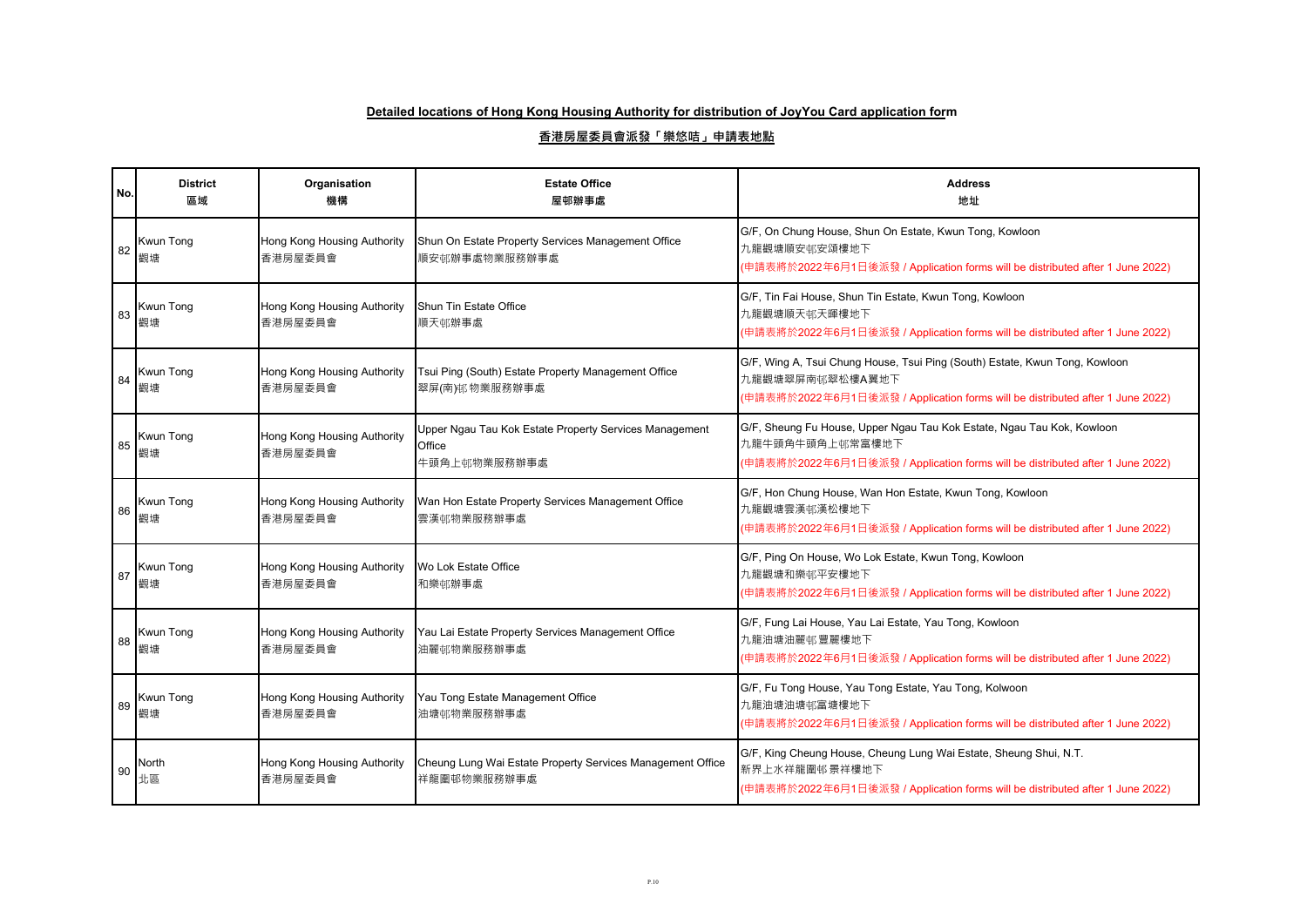| No. | <b>District</b><br>區域 | Organisation<br>機構                     | <b>Estate Office</b><br>屋邨辦事處                                          | <b>Address</b><br>地址                                                                                                                                                    |
|-----|-----------------------|----------------------------------------|------------------------------------------------------------------------|-------------------------------------------------------------------------------------------------------------------------------------------------------------------------|
| 91  | North<br>北區           | Hong Kong Housing Authority<br>香港房屋委員會 | Ching Ho Estate Property Service Management Office<br>清河邨物業服務辦事處       | G/F, Ching Yu House, Ching Ho Estate, Sheung Shui, N.T.<br>新界上水清河邨清譽樓地下<br>(申請表將於2022年6月1日後派發 / Application forms will be distributed after 1 June 2022)                |
| 92  | North<br>北區           | Hong Kong Housing Authority<br>香港房屋委員會 | Choi Yuen Estate Management Office<br>彩園邨物業服務辦事處                       | G/F, Choi Ping House, Choi Yuen Estate, Sheung Shui, N.T.<br>新界上水彩園邨彩屏樓地下<br>(申請表將於2022年6月1日後派發 / Application forms will be distributed after 1 June 2022)              |
| 93  | North<br>北區           | Hong Kong Housing Authority<br>香港房屋委員會 | Fai Ming Estate Management Office<br>暉明邨物業服務辦事處                        | G/F, Sing Fai House, Fai Ming Estate, Fanling, N.T.<br>新界粉嶺暉明邨昇暉樓地下<br>(申請表將於2022年6月1日後派發 / Application forms will be distributed after 1 June 2022)                    |
| 94  | North<br>北區           | Hong Kong Housing Authority<br>香港房屋委員會 | Ka Fuk Estate Property Services Management Office<br>嘉福邨物業服務辦事處        | Wing C, G/F, Fuk On House, Ka Fuk Estate, Fanling, N.T.<br>新界粉嶺嘉福邨福安樓地下C翼<br>(申請表將於2022年6月1日後派發 / Application forms will be distributed after 1 June 2022)              |
| 95  | North<br>北區           | Hong Kong Housing Authority<br>香港房屋委員會 | Po Shek Wu Estate Property Services Management Office<br>寶石湖邨物業服務辦事處   | L3, Tsz Jing House, Po Shek Wu Estate, Sheung Shui, N.T.<br>新界上水寶石湖邨紫晶樓第三層平台<br>(申請表將於2022年6月1日後派發 / Application forms will be distributed after 1 June 2022)           |
| 96  | North<br>北區           | Hong Kong Housing Authority<br>香港房屋委員會 | Queen's Hill Estate Property Services Management Office<br>皇后山邨物業服務辦事處 | M/F, Wong Shun House, Queen's Hill Estate, Fanling<br>粉嶺皇后山邨皇順樓M層<br>(申請表將於2022年6月1日後派發 / Application forms will be distributed after 1 June 2022)                      |
| 97  | North<br>北區           | Hong Kong Housing Authority<br>香港房屋委員會 | Wah Sum Estate Property Services Management Office<br>華心邨物業服務辦事處       | G/F, Wah Min House, Wah Sum Estate, Fanling, N.T.<br>新界粉嶺華心邨華勉樓地下<br>(申請表將於2022年6月1日後派發 / Application forms will be distributed after 1 June 2022)                      |
| 98  | Sai Kung<br>西貢        | Hong Kong Housing Authority<br>香港房屋委員會 | Hau Tak Estate Property Management Office<br>厚德邨物業服務辦事處                | G/F, Tak Fu House, Hau Tak Estate, Tseung Kwan O, NT.<br>新界將軍澳厚德邨德富樓地下<br>(申請表將於2022年6月1日後派發 / Application forms will be distributed after 1 June 2022)                 |
| 99  | Sai Kung<br>西貢        | Hong Kong Housing Authority<br>香港房屋委員會 | Kin Ming Estate Property Management Office<br>健明邨物業服務辦事處               | Unit 15, G/F, Kin Ching House, Kin Ming Estate, Tseung Kwan O, NT.<br>新界將軍澳健明邨健晴樓地下15室<br>(申請表將於2022年6月1日後派發 / Application forms will be distributed after 1 June 2022) |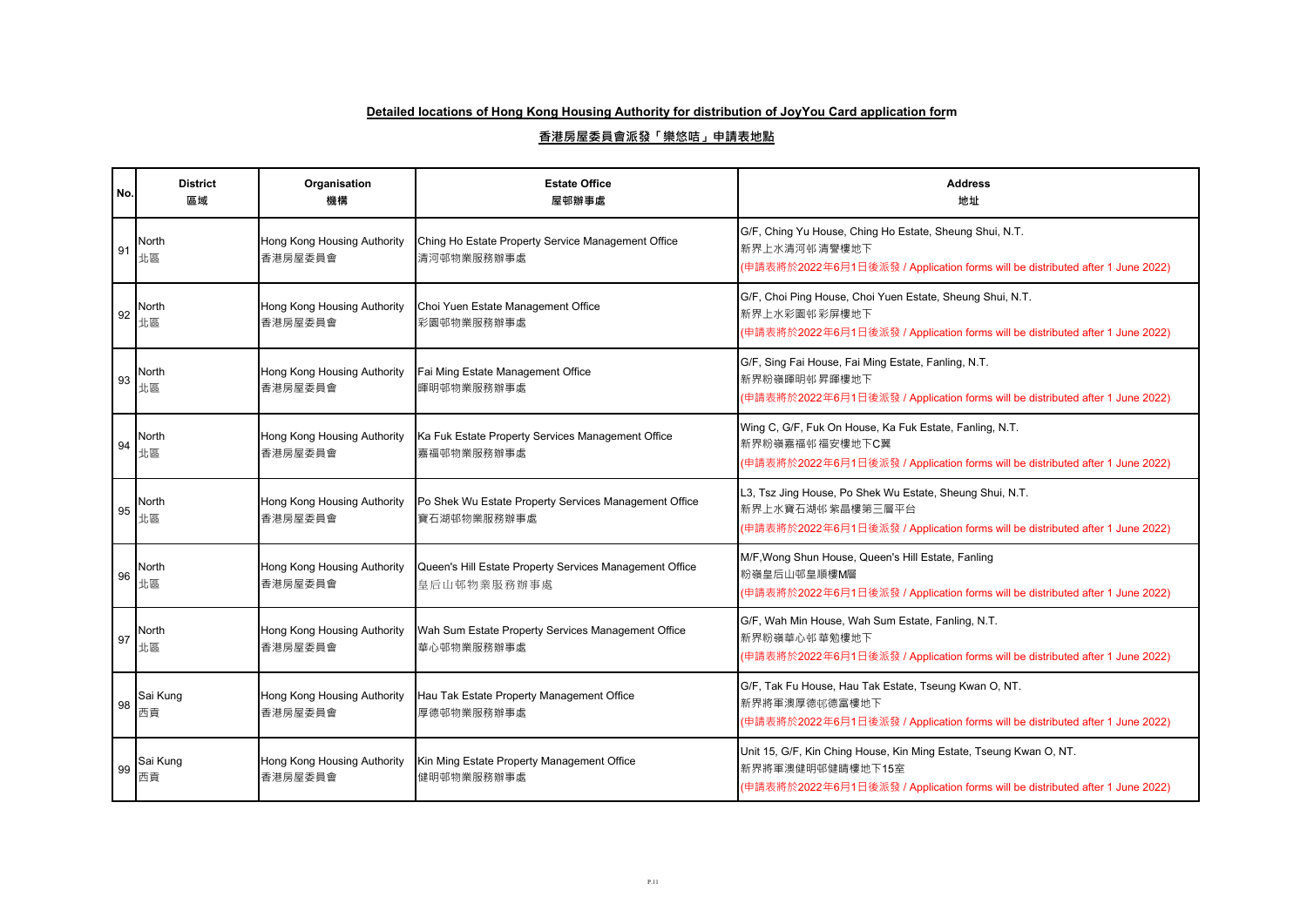| No. | <b>District</b><br>區域 | Organisation<br>機構                     | <b>Estate Office</b><br>屋邨辦事處                                     | <b>Address</b><br>地址                                                                                                                                                                                                     |
|-----|-----------------------|----------------------------------------|-------------------------------------------------------------------|--------------------------------------------------------------------------------------------------------------------------------------------------------------------------------------------------------------------------|
| 100 | Sai Kung<br>西貢        | Hong Kong Housing Authority<br>香港房屋委員會 | Ming Tak Estate Property Management Office<br>明德邨物業服務辦事處          | G/F, Ming Tao House, Ming Tak Estate, Tseung Kwan O, NT.<br>新界將軍澳明德邨明道樓地下<br>(申請表將於2022年6月1日後派發 / Application forms will be distributed after 1 June 2022)                                                               |
| 101 | Sai Kung<br>西貢        | Hong Kong Housing Authority<br>香港房屋委員會 | Sheung Tak Estate Property Management Office<br>尚德邨物業服務辦事處        | Unit 21-28, G/F, Annex Block, Sheung Yee House, Sheung Tak Estate, Tseung Kwan O,<br>N.T.<br>新界將軍澳尚德邨尚義樓附翼地下21-28室<br>(申請表將於2022年6月1日後派發 / Application forms will be distributed after 1 June 2022)                      |
| 102 | Sai Kung<br>西貢        | Hong Kong Housing Authority<br>香港房屋委員會 | Shin Ming Estate Property Management Office<br>善明邨物業服務辦事處         | G/F, Shin Lai House, Shin Ming Estate, Tseung Kwan O, NT.<br>新界將軍澳善明邨善禮樓地下<br>(申請表將於2022年6月1日後派發 / Application forms will be distributed after 1 June 2022)                                                              |
| 103 | Sai Kung<br>西貢        | Hong Kong Housing Authority<br>香港房屋委員會 | Yee Ming Estate Property Management Office<br>怡明邨物業服務辦事處          | G/F, Yee Yan House, Yee Ming Estate, Tseung Kwan O, NT.<br>新界將軍澳怡明邨怡茵樓地下<br>(申請表將於2022年6月1日後派發 / Application forms will be distributed after 1 June 2022)                                                                |
| 104 | Sha Tin<br>沙田         | Hong Kong Housing Authority<br>香港房屋委員會 | Chun Shek Estate Office<br>秦石邨辦事處                                 | G/F, Shek Yuk House, Chun Shek Estate, Sha Tin, N.T.<br>新界沙田秦石邨石玉樓地下<br>(申請表將於2022年6月1日後派發 / Application forms will be distributed after 1 June 2022)                                                                    |
| 105 | Sha Tin<br>沙田         | Hong Kong Housing Authority<br>香港房屋委員會 | Chun Yeung Estate Management Office<br>駿洋邨物業服務辦事處                 | 1/F, Chun Sze House, Chun Yeung Estate, Fo Tan, N.T.<br>新界火炭駿洋邨駿時樓一樓<br>(申請表將於2022年6月1日後派發 / Application forms will be distributed after 1 June 2022)                                                                    |
| 106 | Sha Tin<br>沙田         | Hong Kong Housing Authority<br>香港房屋委員會 | Chung On Estate Property Services Management Office<br>頌安邨物業服務辦事處 | Chung On Estate, Ma On Shan, Sha Tin, N.T. (opposite to the Christian Alliance Toi Shan<br>H.C. Chan Primary School)<br>新界馬鞍山頌安邨陳元喜小學對面<br>(申請表將於2022年6月1日後派發 / Application forms will be distributed after 1 June 2022) |
| 107 | Sha Tin<br>沙田         | Hong Kong Housing Authority<br>香港房屋委員會 | Fu Tip Estate Property Services Management Office<br>富蝶邨物業服務辦事處   | G/F, Ban Tip House, Fu Tip Estate, Tai Po, N.T.<br>新界大埔頌富蝶邨斑蝶樓地下<br>(申請表將於2022年6月1日後派發 / Application forms will be distributed after 1 June 2022)                                                                        |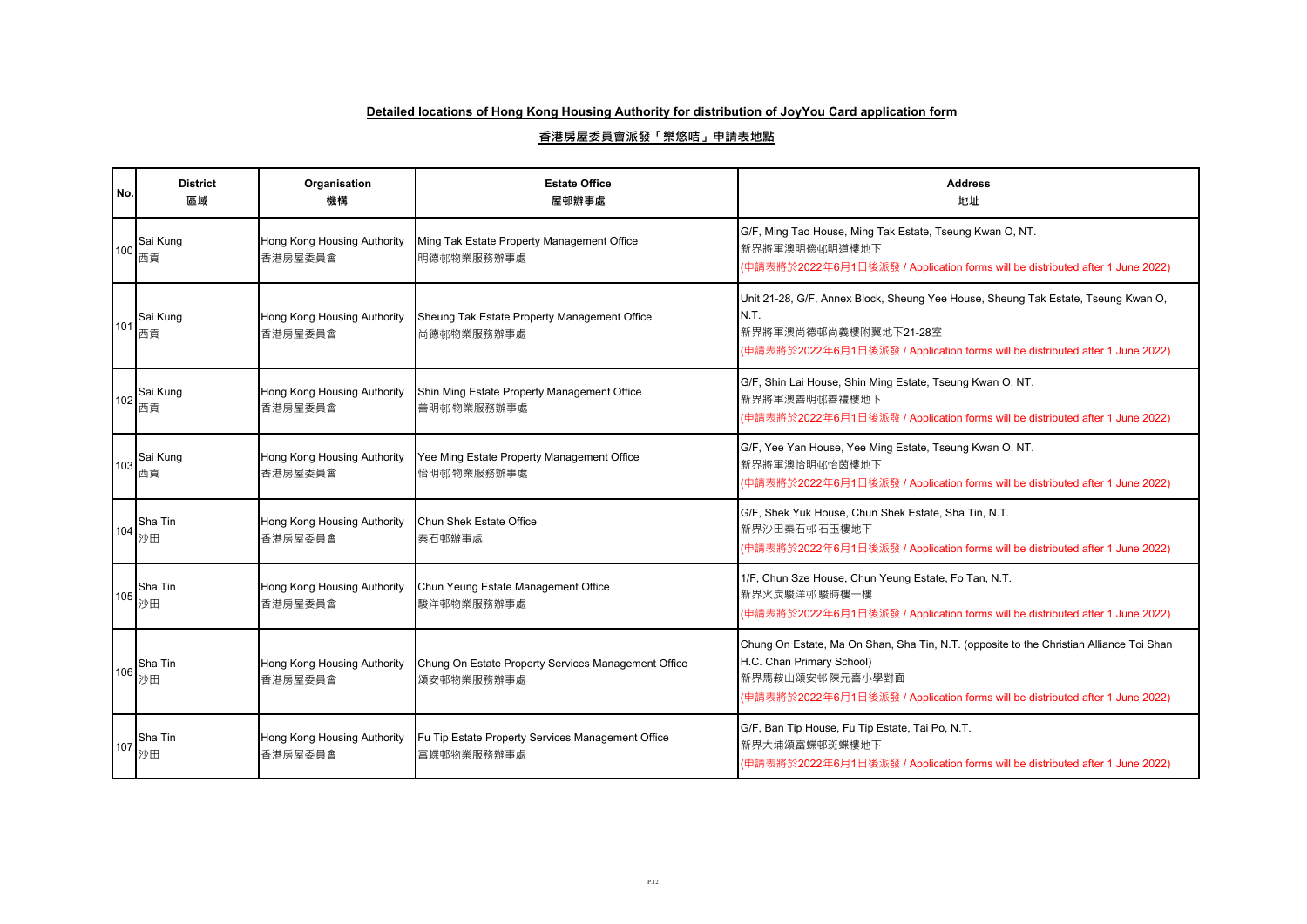| No. | <b>District</b><br>區域 | Organisation<br>機構                     | <b>Estate Office</b><br>屋邨辦事處                                     | <b>Address</b><br>地址                                                                                                                                                      |
|-----|-----------------------|----------------------------------------|-------------------------------------------------------------------|---------------------------------------------------------------------------------------------------------------------------------------------------------------------------|
| 108 | Sha Tin<br>沙田         | Hong Kong Housing Authority<br>香港房屋委員會 | Fung Wo Estate Property Services Management Office<br>豐和邨物業服務辦事處  | G/F, Wo Yue House, Fung Wo Estate, Sha Tin, N.T.<br>新界沙田豐和邨和悅樓地下<br>(申請表將於2022年6月1日後派發 / Application forms will be distributed after 1 June 2022)                         |
| 109 | Sha Tin<br>沙田         | Hong Kong Housing Authority<br>香港房屋委員會 | Hin Yiu Estate Management Office<br>顯耀邨物業服務辦事處                    | G/F, Hin Yiu House, Hin Yiu Estate, Tai Wai, NT.<br>新界大圍顯耀邨顯耀樓地下<br>(申請表將於2022年6月1日後派發 / Application forms will be distributed after 1 June 2022)                         |
| 110 | Sha Tin<br>沙田         | Hong Kong Housing Authority<br>香港房屋委員會 | Lee On Estate Property Services Management Office<br>利安邨物業服務辦事處   | G/F, Lee Fung House, Lee On Estate, Ma On Shan, N.T.<br>新界馬鞍山利安邨利豐樓地下<br>(申請表將於2022年6月1日後派發 / Application forms will be distributed after 1 June 2022)                    |
| 111 | Sha Tin<br>沙田         | Hong Kong Housing Authority<br>香港房屋委員會 | Lek Yuen Estate Office<br>瀝源邨辦事處                                  | 1/F, Fook Hoi House, Lek Yuen Estate, Sha Tin, N.T.<br>新界沙田瀝源邨福海樓1樓<br>(申請表將於2022年6月1日後派發 / Application forms will be distributed after 1 June 2022)                      |
| 112 | Sha Tin<br>沙田         | Hong Kong Housing Authority<br>香港房屋委員會 | Lung Hang Estate Management Office<br>隆亨邨物業服務辦事處                  | Near Wing Sam House, Lung Hang Estate, Sha Tin, N.T.<br>新界沙田隆亨邨榮心樓側<br>(申請表將於2022年6月1日後派發 / Application forms will be distributed after 1 June 2022)                      |
| 113 | Sha Tin<br>沙田         | Hong Kong Housing Authority<br>香港房屋委員會 | Mei Lam Estate Property Services Management Office<br>美林邨物業服務辦事處  | Unit 117-122, G/F, Mei Fung House, Mei Lam Estate, Sha Tin, N.T.<br>新界沙田美林邨美楓樓地下117-122室<br>(申請表將於2022年6月1日後派發 / Application forms will be distributed after 1 June 2022) |
| 114 | Sha Tin<br>沙田         | Hong Kong Housing Authority<br>香港房屋委員會 | Mei Tin Estate Management Office<br>美田邨物業服務辦事處                    | G/F, Mei Chi House, Mei Tin Estate, Tai Wai, NT.<br>新界大圍美田邨美致樓地下<br>(申請表將於2022年6月1日後派發 / Application forms will be distributed after 1 June 2022)                         |
|     | Sha Tin<br>115 沙田     | Hong Kong Housing Authority<br>香港房屋委員會 | Sha Kok Estate Office<br>沙角邨辦事處                                   | G/F, Sha Kok Community Hall, Sha Kok Estate, Sha Tin, N.T.<br>新界沙田沙角邨沙角社區會堂地下<br>(申請表將於2022年6月1日後派發 / Application forms will be distributed after 1 June 2022)            |
| 116 | Sha Tin<br>沙田         | Hong Kong Housing Authority<br>香港房屋委員會 | Shek Mun Estate Property Services Management Office<br>碩門邨物業服務辦事處 | G/F, Wing C, Mei Shek House, Shek Mun Estate, Sha Tin, N.T.<br>新界沙田碩門邨美碩樓C翼地下<br>(申請表將於2022年6月1日後派發 / Application forms will be distributed after 1 June 2022)            |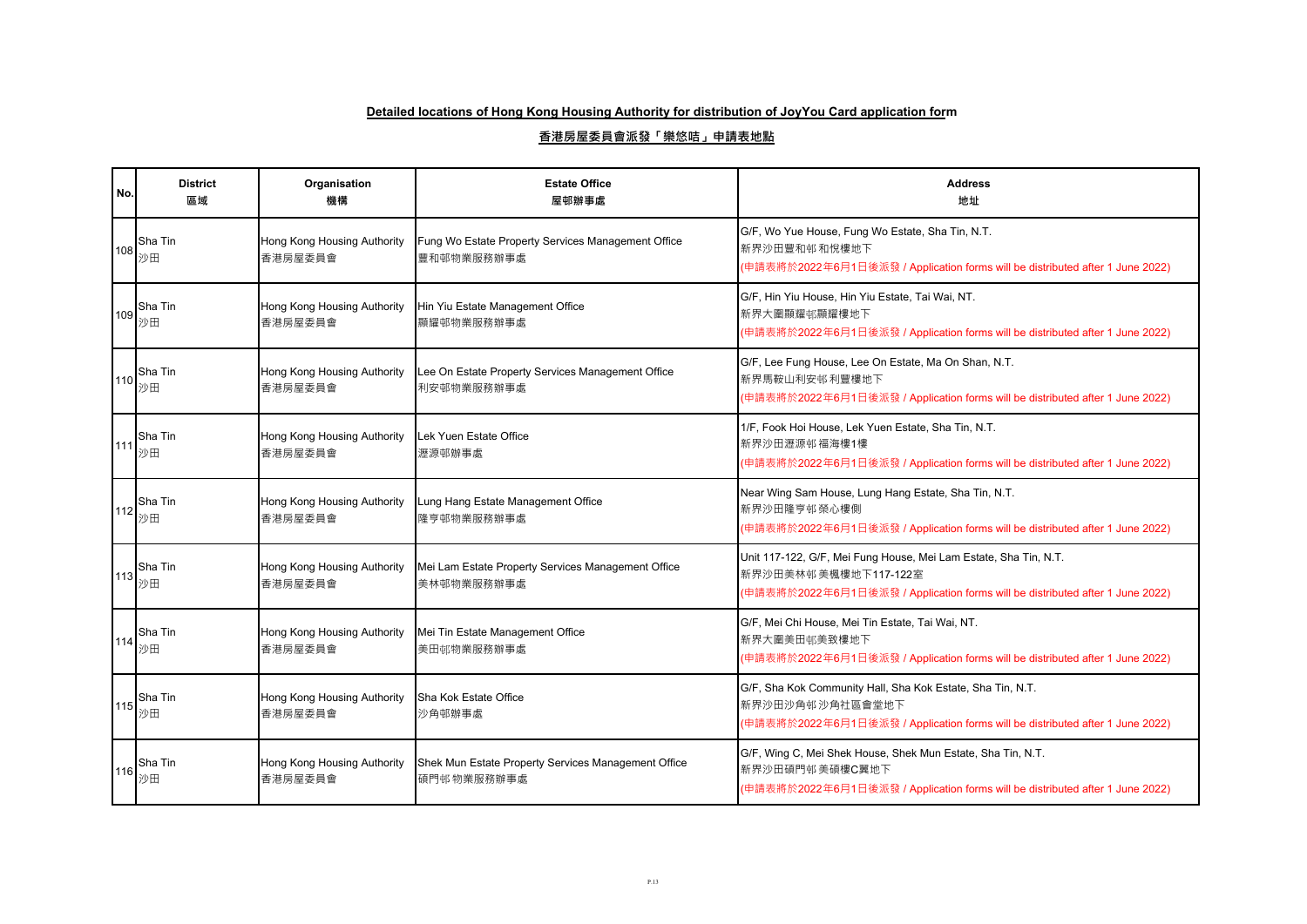| No.   | <b>District</b><br>區域 | Organisation<br>機構                     | <b>Estate Office</b><br>屋邨辦事處                                            | <b>Address</b><br>地址                                                                                                                                                             |
|-------|-----------------------|----------------------------------------|--------------------------------------------------------------------------|----------------------------------------------------------------------------------------------------------------------------------------------------------------------------------|
| 117   | Sha Tin<br>沙田         | Hong Kong Housing Authority<br>香港房屋委員會 | Shui Chuen O Estate Office<br>水泉澳邨辦事處                                    | P1/F, South Wing, Shui Chuen O Plaza, Shui Chuen O Estate, Sha Tin, N.T.<br>新界沙田水泉澳邨水泉澳廣場南翼平台一樓<br>(申請表將於2022年6月1日後派發 / Application forms will be distributed after 1 June 2022) |
| 118   | Sha Tin<br>沙田         | Hong Kong Housing Authority<br>香港房屋委員會 | Sun Chui Estate Office<br>新翠邨辦事處                                         | Unit 1-17, G/F, Sun Hok House, Sun Chui Estate, Sha Tin, N.T.<br>新界沙田新翠邨新學樓地下1-17號<br>(申請表將於2022年6月1日後派發 / Application forms will be distributed after 1 June 2022)              |
| 119   | Sha Tin<br>沙田         | Hong Kong Housing Authority<br>香港房屋委員會 | Sun Tin Wai Estate Property Management Office<br>新田圍邨物業服務辦事處             | G/F, Fung Wai House, Sun Tin Wai Estate, Sha Tin, N.T.<br>新界沙田新田圍邨豐圍樓地下<br>(申請表將於2022年6月1日後派發 / Application forms will be distributed after 1 June 2022)                         |
| 120   | Sha Tin<br>沙田         | Hong Kong Housing Authority<br>香港房屋委員會 | Wo Che Estate Office<br>禾輋邨辦事處                                           | Unit 417-424, Podium Level, Chi Wo House, Wo Che Estate, Sha Tin, N.T.<br>新界沙田禾輋邨智和樓平台417-424室<br>(申請表將於2022年6月1日後派發 / Application forms will be distributed after 1 June 2022)  |
| 121   | Sha Tin<br>沙田         | Hong Kong Housing Authority<br>香港房屋委員會 | Yan On Estate Property Services Management Office<br>欣安邨物業服務辦事處          | G/F, Wing C, Yan Chung House, Yan On Estate, Ma On Shan, N.T.<br>新界馬鞍山欣安邨欣頌樓C翼地下<br>(申請表將於2022年6月1日後派發 / Application forms will be distributed after 1 June 2022)                |
| $122$ | Sham Shui Po<br>深水埗   | Hong Kong Housing Authority<br>香港房屋委員會 | Chak On Estate Office<br>澤安邨辦事處                                          | Unit 17A-24, G/F, Wah Chak House, Chak On Estate, Sham Shui Po, Kowloon<br>九龍深水埗澤安邨華澤樓地下17A-24號<br>(申請表將於2022年6月1日後派發 / Application forms will be distributed after 1 June 2022) |
| 123   | Sham Shui Po<br>深水埗   | Hong Kong Housing Authority<br>香港房屋委員會 | Cheung Sha Wan Estate Property Services Management Office<br>長沙灣邨物業服務辦事處 | 1/F, Cheung Tai House, Cheung Sha Wan Estate, Sham Shui Po, Kowloon<br>九龍深水埗長沙灣邨長泰樓一樓<br>(申請表將於2022年6月1日後派發 / Application forms will be distributed after 1 June 2022)           |
| 124   | Sham Shui Po<br>深水埗   | Hong Kong Housing Authority<br>香港房屋委員會 | Fortune Estate Property Services Management Office<br>幸福邨物業服務辦事處         | G/F, Fook Yuet House, Fortune Estate, Sham Shui Po, Kowloon<br>九龍深水埗幸福邨福月樓地下<br>(申請表將於2022年6月1日後派發 / Application forms will be distributed after 1 June 2022)                    |
| 125   | Sham Shui Po<br>深水埗   | Hong Kong Housing Authority<br>香港房屋委員會 | Fu Cheong Estate Office<br>富昌邨辦事處                                        | G/F, Fu Ying House, Fu Cheong Estate, Sham Shui Po, Kowloon<br>九龍深水埗富昌邨富盈樓地下<br>(申請表將於2022年6月1日後派發 / Application forms will be distributed after 1 June 2022)                    |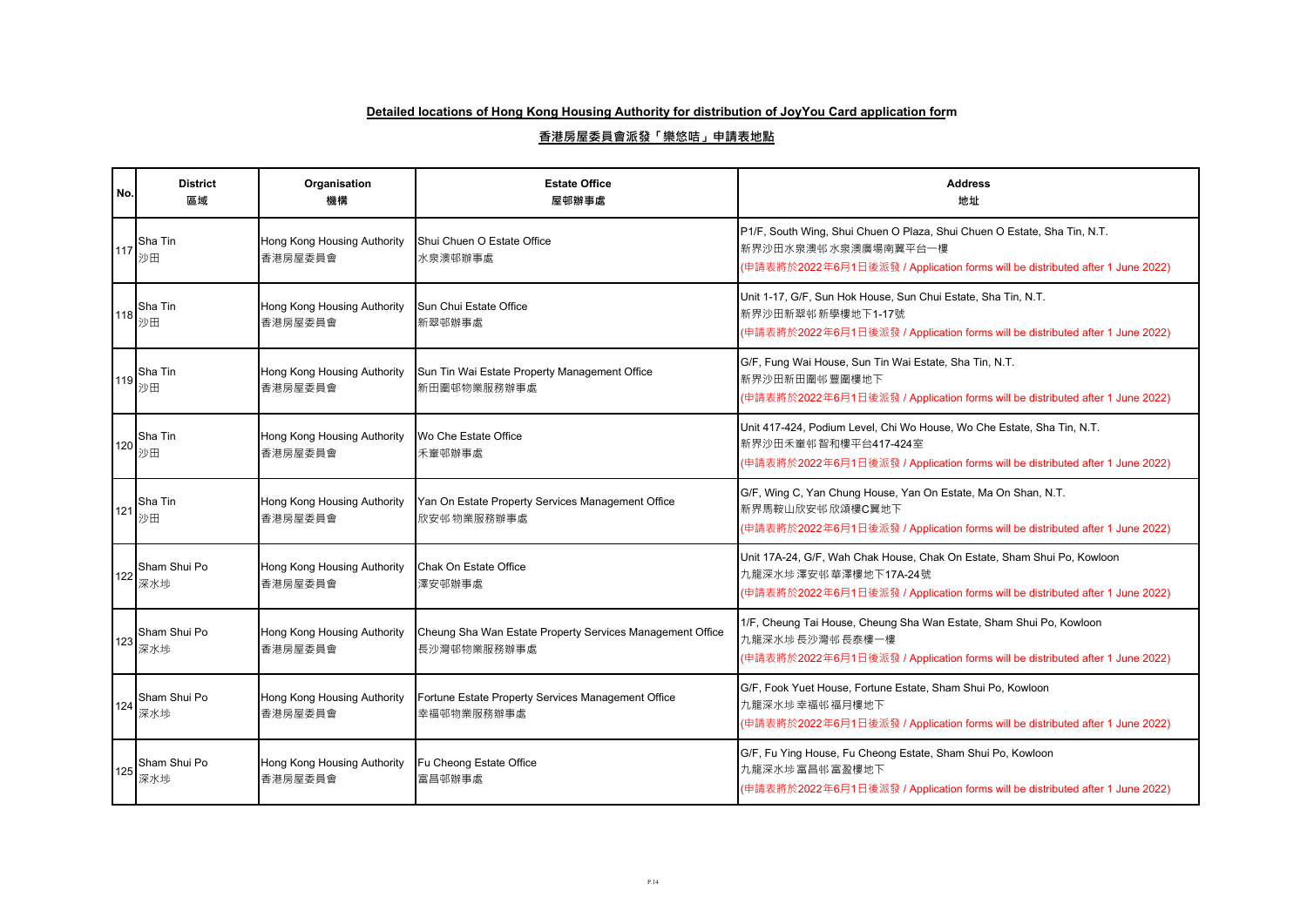| No. | <b>District</b><br>區域 | Organisation<br>機構                     | <b>Estate Office</b><br>屋邨辦事處                                    | <b>Address</b><br>地址                                                                                                                                                               |
|-----|-----------------------|----------------------------------------|------------------------------------------------------------------|------------------------------------------------------------------------------------------------------------------------------------------------------------------------------------|
| 126 | Sham Shui Po<br>深水埗   | Hong Kong Housing Authority<br>香港房屋委員會 | Hoi Lai Estate Office<br>海麗邨辦事處                                  | G/F, Hoi Ching House, Hoi Lai Estate, Sham Shui Po, Kowloon<br>九龍深水埗海麗邨海睛樓地下<br>(申請表將於2022年6月1日後派發 / Application forms will be distributed after 1 June 2022)                      |
| 127 | Sham Shui Po<br>深水埗   | Hong Kong Housing Authority<br>香港房屋委員會 | Hoi Tat Estate Management Office<br>海達邨物業服務辦事處                   | G/F, Hoi Wing House, Hoi Tat Estate, Sham Shui Po, Kowloon<br>九龍深水埗海達邨海榮樓地下<br>(申請表將於2022年6月1日後派發 / Application forms will be distributed after 1 June 2022)                       |
| 128 | Sham Shui Po<br>深水埗   | Hong Kong Housing Authority<br>香港房屋委員會 | Hoi Ying Estate Property Management Office<br>海盈邨物業服務辦事處         | G/F, Ying Fai House, Hoi Ying Estate, Sham Shui Po, Kowloon<br>九龍深水埗海盈邨盈輝樓地下<br>(申請表將於2022年6月1日後派發 / Application forms will be distributed after 1 June 2022)                      |
| 129 | Sham Shui Po<br>深水埗   | Hong Kong Housing Authority<br>香港房屋委員會 | Lai Kok Estate Office<br>麗閣邨辦事處                                  | 1/F, Lai Kwai House, Lai Kok Estate, Sham Shui Po, Kowloon<br>九龍深水埗 麗閣邨 麗葵樓1樓<br>(申請表將於2022年6月1日後派發 / Application forms will be distributed after 1 June 2022)                     |
| 130 | Sham Shui Po<br>深水埗   | Hong Kong Housing Authority<br>香港房屋委員會 | Lai On Estate Office<br>麗安邨辦事處                                   | G/F, Lai Ping House, Lai On Estate, Sham Shui Po, Kowloon<br>九龍深水埗麗安邨麗平樓地下<br>(申請表將於2022年6月1日後派發 / Application forms will be distributed after 1 June 2022)                        |
| 131 | Sham Shui Po<br>深水埗   | Hong Kong Housing Authority<br>香港房屋委員會 | Lai Tsui Court Property Services Management Office<br>麗翠苑物業服務辦事處 | 1/F, Lai Tsui Shopping Centre, Lai Tsui Court, Sham Shui Po, Kowloon<br>九龍深水埗麗翠苑麗翠商場1樓<br>(申請表將於2022年6月1日後派發 / Application forms will be distributed after 1 June 2022)            |
| 132 | Sham Shui Po<br>深水埗   | Hong Kong Housing Authority<br>香港房屋委員會 | Nam Shan Estate Office<br>南山邨辦事處                                 | G/F, Nam On House, Nam Shan Estate, Sham Shui Po, Kowloon<br>九龍深水埗南山邨南安樓地下<br>(申請表將於2022年6月1日後派發 / Application forms will be distributed after 1 June 2022)                        |
| 133 | Sham Shui Po<br>深水埗   | Hong Kong Housing Authority<br>香港房屋委員會 | Pak Tin Estate Office<br>白田邨辦事處                                  | Units 1-9, G/F, West Wing, Block 13, Pak Tin Estate, Sham Shui Po, Kowloon<br>九龍深水埗白田邨13座西翼地下1-9號<br>(申請表將於2022年6月1日後派發 / Application forms will be distributed after 1 June 2022) |
| 134 | Sham Shui Po<br>深水埗   | Hong Kong Housing Authority<br>香港房屋委員會 | Pak Tin Estate Property Services Management Office<br>白田邨物業服務辦事處 | G/F, On Tin House, Pak Tin Estate, Sham Shui Po, Kowloon<br>九龍深水埗白田邨安田樓地下<br>(申請表將於2022年6月1日後派發 / Application forms will be distributed after 1 June 2022)                         |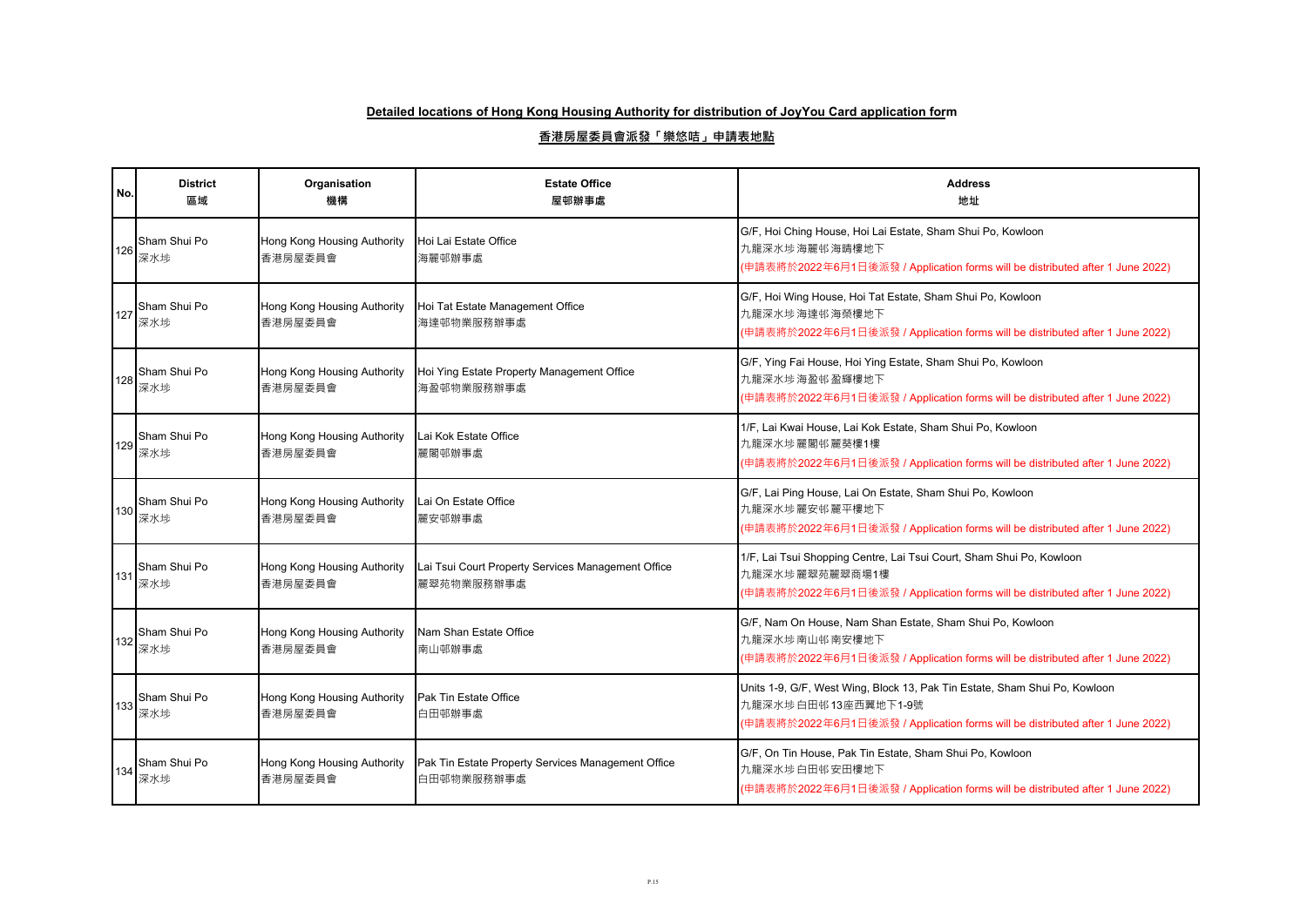| No. | <b>District</b><br>區域 | Organisation<br>機構                     | <b>Estate Office</b><br>屋邨辦事處                                          | <b>Address</b><br>地址                                                                                                                                                                                         |
|-----|-----------------------|----------------------------------------|------------------------------------------------------------------------|--------------------------------------------------------------------------------------------------------------------------------------------------------------------------------------------------------------|
| 135 | Sham Shui Po<br>深水埗   | Hong Kong Housing Authority<br>香港房屋委員會 | Shek Kip Mei Estate Office<br>石硤尾邨辦事處                                  | Podium Level, Block 44, Shek Kip Mei Estate, Sham Shui Po, Kowloon<br>九龍深水埗石硤尾邨44座平台<br>(申請表將於2022年6月1日後派發 / Application forms will be distributed after 1 June 2022)                                        |
| 136 | Sham Shui Po<br>深水埗   | Hong Kong Housing Authority<br>香港房屋委員會 | Shek Kip Mei Estate Property Services Management Office<br>石硤尾邨物業服務辦事處 | 2/F, Mei Shing House, Shek Kip Mei Estate, Sham Shui Po, Kowloon<br>九龍深水埗石硤尾邨美盛樓二樓<br>(申請表將於2022年6月1日後派發 / Application forms will be distributed after 1 June 2022)                                          |
| 137 | Sham Shui Po<br>深水埗   | Hong Kong Housing Authority<br>香港房屋委員會 | So Uk Estate Property Services Management Office<br>蘇屋邨物業服務辦事處         | G/F, Estate Management Office Building, So Uk Estate, Sham Shui Po, Kowloon (Near<br>Orchid House)<br>九龍深水埗蘇屋邨辦公室大樓地下 (蘭花樓側)<br>中請表將於2022年6月1日後派發 / Application forms will be distributed after 1 June 2022) |
| 138 | Sham Shui Po<br>深水埗   | Hong Kong Housing Authority<br>香港房屋委員會 | Tai Hang Tung Estate Management Office<br>大坑東邨屋邨辦事處                    | G/F, Tung Wong House, Tai Hang Tung Estate, Sham Shui Po, Kowloon<br>九龍深水埗大坑東邨東旺樓地下<br>(申請表將於2022年6月1日後派發 / Application forms will be distributed after 1 June 2022)                                         |
| 139 | Sham Shui Po<br>深水埗   | Hong Kong Housing Authority<br>香港房屋委員會 | Un Chau Estate Property Services Management Office<br>元州邨物業服務辦事處       | G/F, Un Mun House, Un Chau Estate, Sham Shui Po, Kowloon<br>九龍深水埗 元州邨 元滿樓地下<br>(申請表將於2022年6月1日後派發 / Application forms will be distributed after 1 June 2022)                                                 |
| 140 | Sham Shui Po<br>深水埗   | Hong Kong Housing Authority<br>香港房屋委員會 | Wing Cheong Estate Property Services Management Office<br>榮昌邨物業服務辦事處   | G/F, Wing Chun House, Wing Cheong Estate, Sham Shui Po, Kowloon<br>九龍深水埗榮昌邨榮俊樓地下<br>(申請表將於2022年6月1日後派發 / Application forms will be distributed after 1 June 2022)                                            |
| 141 | Southern<br>南區        | Hong Kong Housing Authority<br>香港房屋委員會 | Ap Lei Chau Estate Office<br>鴨脷洲邨辦事處                                   | No. 24-31, G/F, Lei Moon House (High Block), Ap Lei Chau Estate, Hong Kong<br>香港鴨脷洲邨利滿樓(高座)地下24-31號<br>(申請表將於2022年6月1日後派發 / Application forms will be distributed after 1 June 2022)                         |
| 142 | Southern<br>南區        | Hong Kong Housing Authority<br>香港房屋委員會 | Ma Hang Estate Property Services Management Office<br>馬坑邨物業服務辦事處       | G/F, Ying Ma House, Ma Hang Estate, Stanley<br>赤柱馬坑邨迎馬樓地下<br>(申請表將於2022年6月1日後派發 / Application forms will be distributed after 1 June 2022)                                                                   |
| 143 | Southern<br>南區        | Hong Kong Housing Authority<br>香港房屋委員會 | Shek Pai Wan Estate Office<br>石排灣邨辦事處                                  | Unit G01, G/F, Pik Long House, Shek Pai Wan Estate, Aberdeen<br>香港仔石排灣邨碧朗樓地下G01<br>(申請表將於2022年6月1日後派發 / Application forms will be distributed after 1 June 2022)                                             |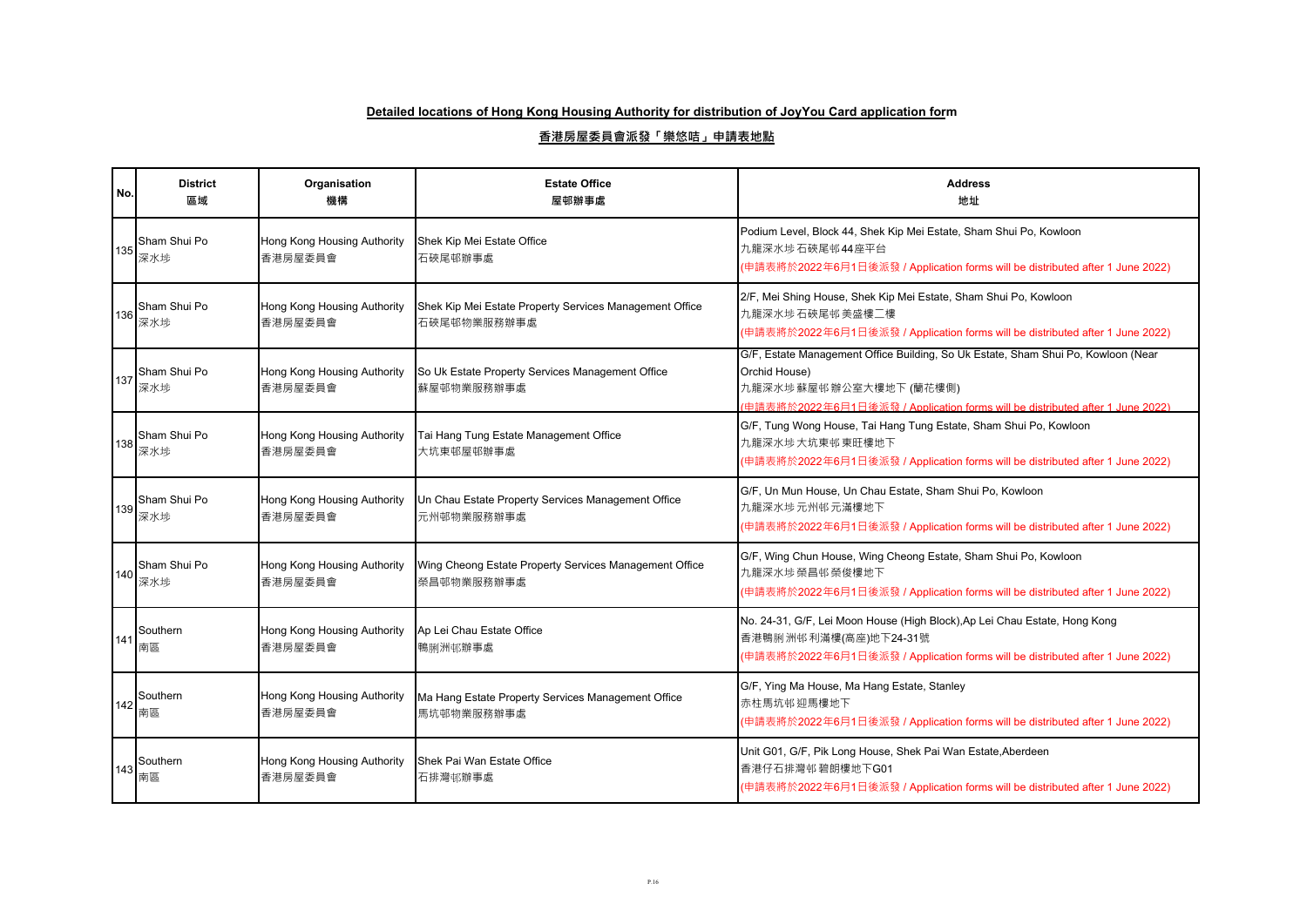| No. | <b>District</b><br>區域 | Organisation<br>機構                     | <b>Estate Office</b><br>屋邨辦事處                                      | <b>Address</b><br>地址                                                                                                                                                       |
|-----|-----------------------|----------------------------------------|--------------------------------------------------------------------|----------------------------------------------------------------------------------------------------------------------------------------------------------------------------|
| 144 | Southern<br>南區        | Hong Kong Housing Authority<br>香港房屋委員會 | Tin Wan Estate Property Services Management Office<br>田灣邨物業服務辦事處   | G/F, Tin Lai House, Tin Wan Esate, Aberdeen<br>香港仔田灣邨田麗樓地下<br>(申請表將於2022年6月1日後派發 / Application forms will be distributed after 1 June 2022)                                |
| 145 | Southern<br>南區        | Hong Kong Housing Authority<br>香港房屋委員會 | Wah Fu (I) Estate Office<br>華富(一)邨辦事處                              | G/F, Wah Chun House, Wah Fu (I) Estate, Pok Fu Lam<br>薄扶林華富(一)邨華珍樓地下<br>(申請表將於2022年6月1日後派發 / Application forms will be distributed after 1 June 2022)                      |
| 146 | Southern<br>南區        | Hong Kong Housing Authority<br>香港房屋委員會 | Wah Fu (II) Estate Office<br>華富(二)邨辦事處                             | Unit 21-34, G/F, Wah Hing House, Wah Fu (II) Estate, Pok Fu Lam<br>薄扶林華富(二)邨華興樓地下21至34號單位<br>(申請表將於2022年6月1日後派發 / Application forms will be distributed after 1 June 2022) |
| 147 | Tai Po<br>大埔          | Hong Kong Housing Authority<br>香港房屋委員會 | Kwong Fuk Estate Property Services Management Office<br>廣福邨物業服務辦事處 | Near Kwong Yee House, Kwong Fuk Estate, Tai Po, N.T.<br>新界大埔廣福邨近廣義樓側<br>(申請表將於2022年6月1日後派發 / Application forms will be distributed after 1 June 2022)                      |
| 148 | Tai Po<br>大埔          | Hong Kong Housing Authority<br>香港房屋委員會 | Po Heung Estate Property Services Management Office<br>寶鄉邨物業服務辦事處  | Podium Level 1, Po Heung Estate, Tai Po, N.T.<br>新界大埔寶鄉邨第一層平台<br>(申請表將於2022年6月1日後派發 / Application forms will be distributed after 1 June 2022)                             |
| 149 | Tai Po<br>大埔          | Hong Kong Housing Authority<br>香港房屋委員會 | Tai Yuen Estate Property Services Management Office<br>大元邨物業服務辦事處  | G/F, Tai Yee House, Tai Yuen Estate, Tai Po, N.T.<br>新界大埔大元邨泰怡樓地下<br>(申請表將於2022年6月1日後派發 / Application forms will be distributed after 1 June 2022)                         |
| 150 | Tsuen Wan<br>荃灣       | Hong Kong Housing Authority<br>香港房屋委員會 | Cheung Shan Estate Office<br>象山邨辦事處                                | Unit 9-17, G/F, Sau Shan House, Cheung Shan Estate, Tsuen Wan<br>荃灣象山邨秀山樓地下9-17號<br>(申請表將於2022年6月1日後派發 / Application forms will be distributed after 1 June 2022)          |
| 151 | Tsuen Wan<br>荃灣       | Hong Kong Housing Authority<br>香港房屋委員會 | Fuk Loi Estate Office<br>福來邨辦事處                                    | G/F, Wing Hong House, Fuk Loi Estate, Tsuen Wan<br>荃灣福來邨永康樓地下<br>(申請表將於2022年6月1日後派發 / Application forms will be distributed after 1 June 2022)                             |
| 152 | Tsuen Wan<br>荃灣       | Hong Kong Housing Authority<br>香港房屋委員會 | Lei Muk Shue (II) Estate Office<br>梨木樹(二)邨辦事處                      | Podium, Wing A, Kwai Shue House, Lei Muk Shue (II) Estate, Tsuen Wan<br>荃灣梨木樹(二)邨 葵樹樓平台A翼<br>(申請表將於2022年6月1日後派發 / Application forms will be distributed after 1 June 2022) |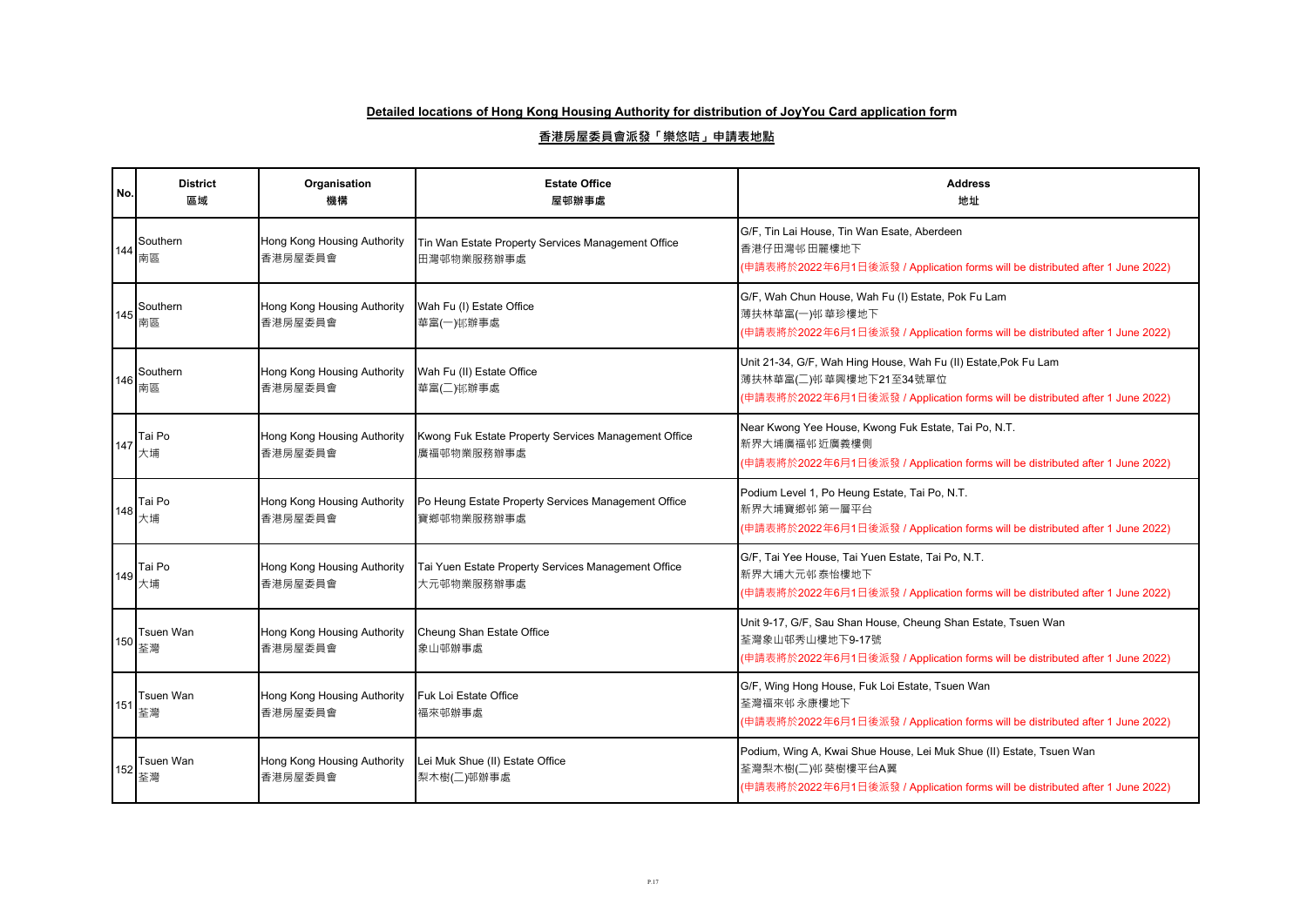| No. | <b>District</b><br>區域                 | Organisation<br>機構                     | <b>Estate Office</b><br>屋邨辦事處                                          | <b>Address</b><br>地址                                                                                                                                                        |
|-----|---------------------------------------|----------------------------------------|------------------------------------------------------------------------|-----------------------------------------------------------------------------------------------------------------------------------------------------------------------------|
|     | Tsuen Wan<br>  <sup>153</sup>  <br>荃灣 | Hong Kong Housing Authority<br>香港房屋委員會 | Lei Muk Shue Estate Property Services Management Office<br>梨木樹邨物業服務辦事處 | Unit 109-116, G/F, Chuk Shue House, Lei Muk Shue Estate, Kwai Chung<br>荃灣梨木樹邨竹樹樓地下109-116號<br>(申請表將於2022年6月1日後派發 / Application forms will be distributed after 1 June 2022) |
| 154 | Tsuen Wan<br>荃灣                       | Hong Kong Housing Authority<br>香港房屋委員會 | Shek Wai Kok Estate Office<br>石圍角邨辦事處                                  | 4/F, Shek Fong House, Shek Wai Kok Estate, Tsuen Wan<br>荃灣石圍角邨石芳樓4樓<br>(申請表將於2022年6月1日後派發 / Application forms will be distributed after 1 June 2022)                        |
| 155 | Tuen Mun<br>屯門                        | Hong Kong Housing Authority<br>香港房屋委員會 | <b>Butterfly Estate Office</b><br>蝴蝶邨辦事處                               | G/F, Tip Chui House, Butterfly Estate, Tuen Mun, N.T.<br>新界屯門蝴蝶邨蝶聚樓地下<br>(申請表將於2022年6月1日後派發 / Application forms will be distributed after 1 June 2022)                      |
| 156 | Tuen Mun<br>屯門                        | Hong Kong Housing Authority<br>香港房屋委員會 | Fu Tai Estate Property Services Management Office<br>富泰邨物業服務辦事處        | Unit G01, G/F, Ying Tai House, Fu Tai Estate, Tuen Mun, N.T.<br>新界屯門富泰邨 迎泰樓地下 1號<br>(申請表將於2022年6月1日後派發 / Application forms will be distributed after 1 June 2022)           |
| 157 | Tuen Mun<br>屯門                        | Hong Kong Housing Authority<br>香港房屋委員會 | Lung Yat Estate Property Services Office<br>龍逸邨物業服務辦事處                 | Wing C, G/F, Hong Lung House, Lung Yat Estate, Tuen Mun, N.T.<br>新界屯門龍逸邨康龍樓地下C翼<br>(申請表將於2022年6月1日後派發 / Application forms will be distributed after 1 June 2022)            |
| 158 | Tuen Mun<br>屯門                        | Hong Kong Housing Authority<br>香港房屋委員會 | On Ting Estate Office<br>安定邨辦事處                                        | Units 421-440, Ting Cheung House, On Ting Estate, Tuen Mun, N.T.<br>新界屯門安定邨定祥樓421-440室<br>(申請表將於2022年6月1日後派發 / Application forms will be distributed after 1 June 2022)     |
| 159 | Tuen Mun<br>屯門                        | Hong Kong Housing Authority<br>香港房屋委員會 | Po Tin Estate Property Services Management Office<br>寶田邨物業服務辦事處        | G/F, Block 6, Po Tin Estate, Tuen Mun, N.T.<br>新界屯門寶田邨第六座地下<br>(申請表將於2022年6月1日後派發 / Application forms will be distributed after 1 June 2022)                                |
| 160 | Tuen Mun<br>屯門                        | Hong Kong Housing Authority<br>香港房屋委員會 | Sam Shing Estate Office<br>三聖邨辦事處                                      | 1/F, Fung Yu House, Sam Shing Estate, Tuen Mun, N.T.<br>新界屯門三聖邨豐漁樓一樓<br>(申請表將於2022年6月1日後派發 / Application forms will be distributed after 1 June 2022)                       |
| 161 | Tuen Mun<br>屯門                        | Hong Kong Housing Authority<br>香港房屋委員會 | Tai Hing Estate Office<br>大興邨辦事處                                       | Unit 26-38, G/F, Hing Wai House, Tai Hing Estate, Tuen Mun, N.T.<br>新界屯門大興邨興偉樓地下26-38號<br>(申請表將於2022年6月1日後派發 / Application forms will be distributed after 1 June 2022)     |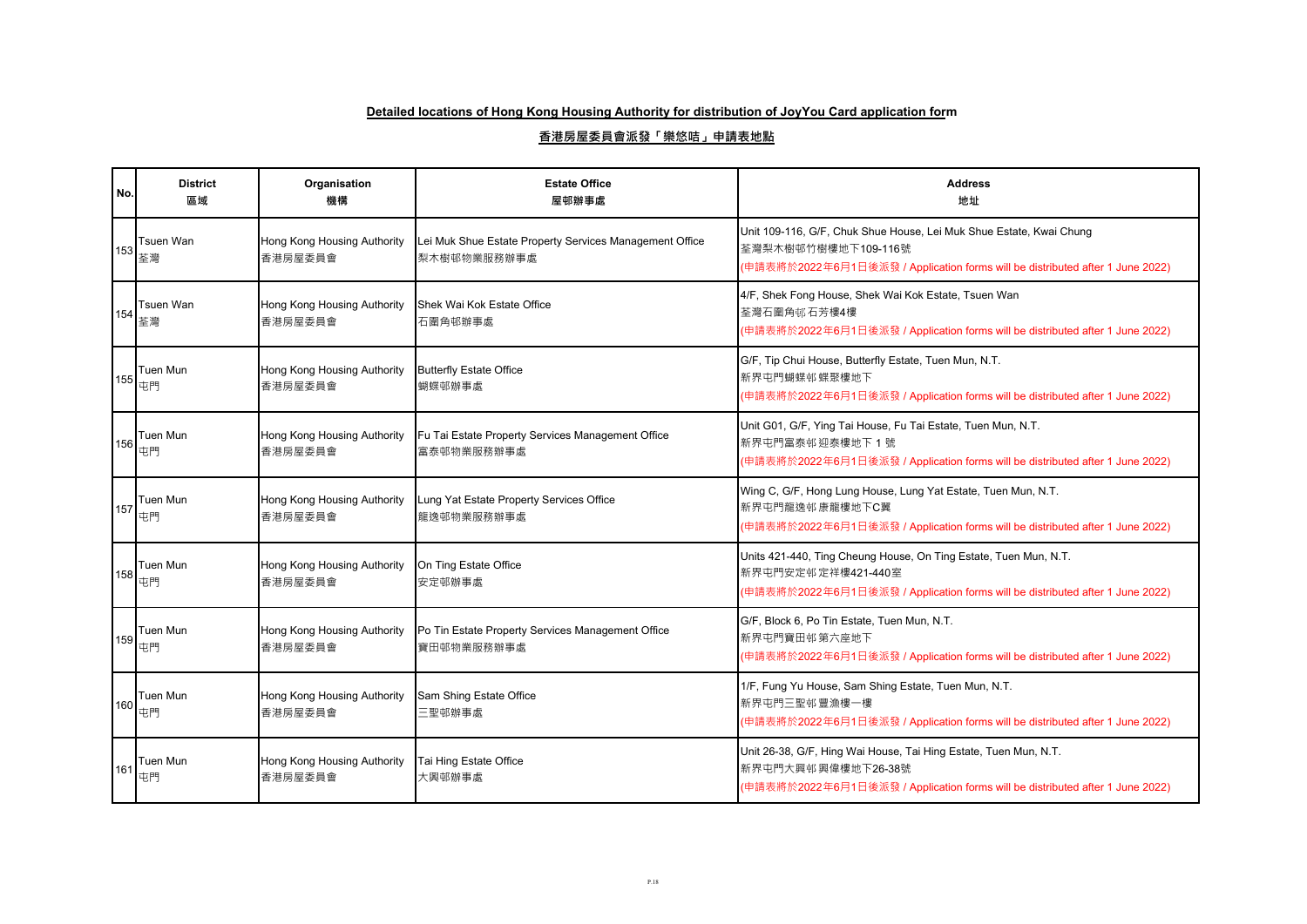| No. | <b>District</b><br>區域 | Organisation<br>機構                     | <b>Estate Office</b><br>屋邨辦事處                                                            | <b>Address</b><br>地址                                                                                                                                                               |
|-----|-----------------------|----------------------------------------|------------------------------------------------------------------------------------------|------------------------------------------------------------------------------------------------------------------------------------------------------------------------------------|
| 162 | Tuen Mun<br>屯門        | Hong Kong Housing Authority<br>香港房屋委員會 | Wu King Estate Office<br>湖景邨辦事處                                                          | G/F, Wu Yuet House, Wu King Estate, Tuen Mun, N.T.<br>新界屯門湖景邨湖月樓地下<br>(申請表將於2022年6月1日後派發 / Application forms will be distributed after 1 June 2022)                                |
| 163 | Tuen Mun<br>屯門        | Hong Kong Housing Authority<br>香港房屋委員會 | Yan Tin Estate Property Services Management Office<br>欣田邨物業服務辦事處                         | G/F, Hei Tin House, Yan Tin Estate, Tuen Mun, N.T.<br>新界屯門欣田邨喜田樓地下<br>(申請表將於2022年6月1日後派發 / Application forms will be distributed after 1 June 2022)                                |
| 164 | Tuen Mun<br>屯門        | Hong Kong Housing Authority<br>香港房屋委員會 | Yau Oi Estate Office<br>友愛邨辦事處                                                           | Unit 101-103, G/F, Oi Hei House, Yau Oi Estate, Tuen Mun, N.T.<br>新界屯門友愛邨愛曦樓地下101-103號<br>(申請表將於2022年6月1日後派發 / Application forms will be distributed after 1 June 2022)            |
| 165 | Wong Tai Sin<br>黃大仙   | Hong Kong Housing Authority<br>香港房屋委員會 | Choi Hung Estate Office<br>彩虹邨辦事處                                                        | Unit 101-119, Chui King House, Choi Hung Estate, Wong Tai Sin, Kowloon<br>九龍黃大仙彩虹邨翠瓊樓101-119號<br>(申請表將於2022年6月1日後派發 / Application forms will be distributed after 1 June 2022)     |
| 166 | Wong Tai Sin<br>黃大仙   | Hong Kong Housing Authority<br>香港房屋委員會 | Chuk Yuen (South) Estate Property Services Management Office<br>竹園(南)邨物業服務辦事處            | G/F, Wah Yuen House, Chuk Yuen (South) Estate, Wong Tai Sin, Kowloon<br>九龍黃大仙竹園南邨華園樓地下<br>(申請表將於2022年6月1日後派發 / Application forms will be distributed after 1 June 2022)            |
| 167 | Wong Tai Sin<br>黃大仙   | Hong Kong Housing Authority<br>香港房屋委員會 | Fu Shan Estate Management Office<br>富山邨物業服務辦事處                                           | LG1, Fu Yan House, Fu Shan Estate, Diamond Hill, Kowloon<br>九龍富山邨富仁樓地庫一層<br>(申請表將於2022年6月1日後派發 / Application forms will be distributed after 1 June 2022)                          |
| 168 | Wong Tai Sin<br>黃大仙   | Hong Kong Housing Authority<br>香港房屋委員會 | Lok Fu Estate Office<br>樂富邨辦事處                                                           | Podium Level 1, Hong Kong Housing Authority Customer Service Centre, Kowloon<br>九龍香港房屋委員會客務中心一樓平台<br>(申請表將於2022年6月1日後派發 / Application forms will be distributed after 1 June 2022) |
| 169 | Wong Tai Sin<br>黃大仙   | Hong Kong Housing Authority<br>香港房屋委員會 | Lower Wong Tai Sin (II) Estate Property Services Management<br>Office<br>黃大仙下(二)邨物業服務辦事處 | G/F, Lung Wai House, Lower Wong Tai Sin (II) Estate, Wong Tai Sin, Kowloon<br>九龍黃大仙下(二)邨龍慧樓地下<br>(申請表將於2022年6月1日後派發 / Application forms will be distributed after 1 June 2022)     |
| 170 | Wong Tai Sin<br>黃大仙   | Hong Kong Housing Authority<br>香港房屋委員會 | Mei Tung Estate Property Services Management Office<br>美東邨物業服務辦事處                        | 3/F, Mei Tak House, Mei Tung Estate, Kowloon City, Kowloon<br>九龍九龍城美東邨美德樓3樓<br>(申請表將於2022年6月1日後派發 / Application forms will be distributed after 1 June 2022)                       |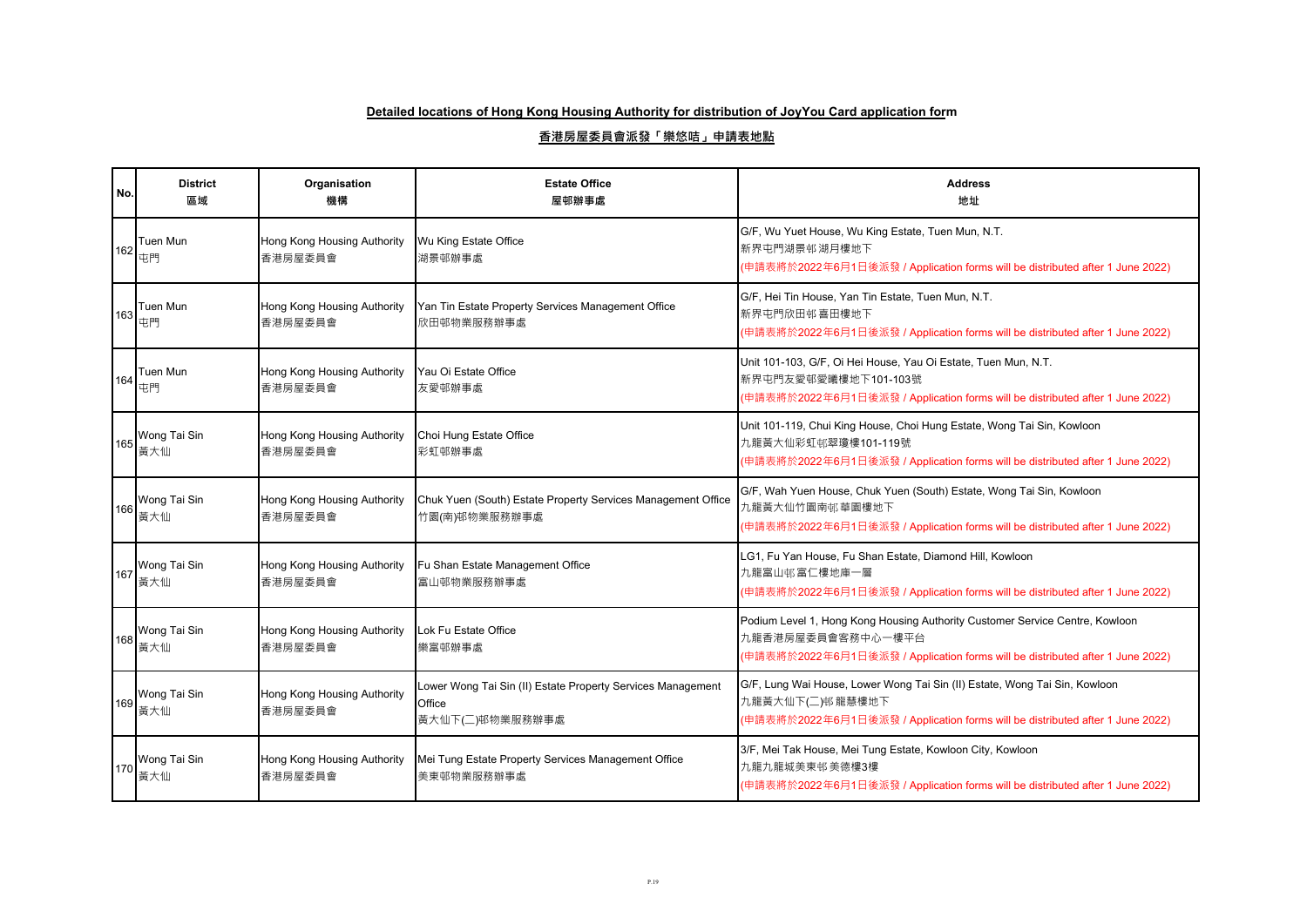| No. | <b>District</b><br>區域 | Organisation<br>機構                     | <b>Estate Office</b><br>屋邨辦事處                                                    | <b>Address</b><br>地址                                                                                                                                                             |
|-----|-----------------------|----------------------------------------|----------------------------------------------------------------------------------|----------------------------------------------------------------------------------------------------------------------------------------------------------------------------------|
| 171 | Wong Tai Sin<br>黃大仙   | Hong Kong Housing Authority<br>香港房屋委員會 | Shatin Pass Estate Management Office<br>沙田坳邨物業服務辦事處                              | G/F, Wo Tin House, Shatin Pass Estate, Wong Tai Sin, Kowloon<br>九龍沙田坳邨和田樓地下<br>(申請表將於2022年6月1日後派發 / Application forms will be distributed after 1 June 2022)                     |
| 172 | Wong Tai Sin<br>黃大仙   | Hong Kong Housing Authority<br>香港房屋委員會 | <b>Tsz Ching Estate Office</b><br>慈正邨辦事處                                         | G/F, Ching Hong House, Tsz Ching Estate, Tsz Wan Shan, Kowloon<br>九龍慈雲山慈正邨正康樓地下<br>(申請表將於2022年6月1日後派發 / Application forms will be distributed after 1 June 2022)                 |
| 173 | Wong Tai Sin<br>黃大仙   | Hong Kong Housing Authority<br>香港房屋委員會 | Tsz Hong Estate Management Office<br>慈康邨物業服務辦事處                                  | G/F, Hong Tim House, Tsz Hong Estate, Tsz Wan Shan, Kowloon<br>九龍慈雲山慈康邨康添樓地下<br>(申請表將於2022年6月1日後派發 / Application forms will be distributed after 1 June 2022)                    |
| 174 | Wong Tai Sin<br>黃大仙   | Hong Kong Housing Authority<br>香港房屋委員會 | Tsz Lok Estate Management Office<br>慈樂邨物業服務辦事處                                   | G/F, Lok Cheung House, Tsz Lok Estate, Tsz Wan Shan, Kowloon<br>九龍慈雲山慈樂邨樂祥樓地下<br>(申請表將於2022年6月1日後派發 / Application forms will be distributed after 1 June 2022)                   |
| 175 | Wong Tai Sin<br>黃大仙   | Hong Kong Housing Authority<br>香港房屋委員會 | Tsz Man Estate Management Office<br>慈民邨物業服務辦事處                                   | G/F, Hong Sau House, Tsz Hong Estate, Tsz Wan Shan, Kowloon<br>九龍慈雲山慈康邨康秀樓地下<br>(申請表將於2022年6月1日後派發 / Application forms will be distributed after 1 June 2022)                    |
| 176 | Wong Tai Sin<br>黃大仙   | Hong Kong Housing Authority<br>香港房屋委員會 | Tung Wui Estate Management Office<br>東匯邨物業服務辦事處                                  | 1/F, Wui Yan House, Tung Wui Estate, Wong Tai Sin, Kowloon<br>九龍黃大仙東匯邨匯仁樓1樓<br>(申請表將於2022年6月1日後派發 / Application forms will be distributed after 1 June 2022)                     |
| 177 | Wong Tai Sin<br>黃大仙   | Hong Kong Housing Authority<br>香港房屋委員會 | Upper Wong Tai Sin Estate Property Services Management<br>Office<br>黃大仙上邨物業服務辦事處 | Podium, Temple Mall North, 136 Lung Cheung Road, Wong Tai Sin, Kowloon<br>九龍黃大仙龍翔道136號黃大仙中心北館平台<br>(申請表將於2022年6月1日後派發 / Application forms will be distributed after 1 June 2022) |
| 178 | Wong Tai Sin<br>黃大仙   | Hong Kong Housing Authority<br>香港房屋委員會 | Wang Tau Hom Estate Property Services Management Office<br>橫頭磡邨物業服務辦事處           | G/F, Wang Fai House, Wang Tau Hom Estate, Wang Tau Hom, Kowloon<br>九龍橫頭磡橫頭磡邨宏暉樓地下<br>(申請表將於2022年6月1日後派發 / Application forms will be distributed after 1 June 2022)               |
| 179 | Yuen Long<br>元朗       | Hong Kong Housing Authority<br>香港房屋委員會 | Grandeur Terrace Tenants Service Management Office<br>俊宏軒租戶服務辦事處                 | G/F, Block 9, Grandeur Terrace, Tin Shui Wai, N.T.<br>新界天水圍俊宏軒9座地下<br>(申請表將於2022年6月1日後派發 / Application forms will be distributed after 1 June 2022)                              |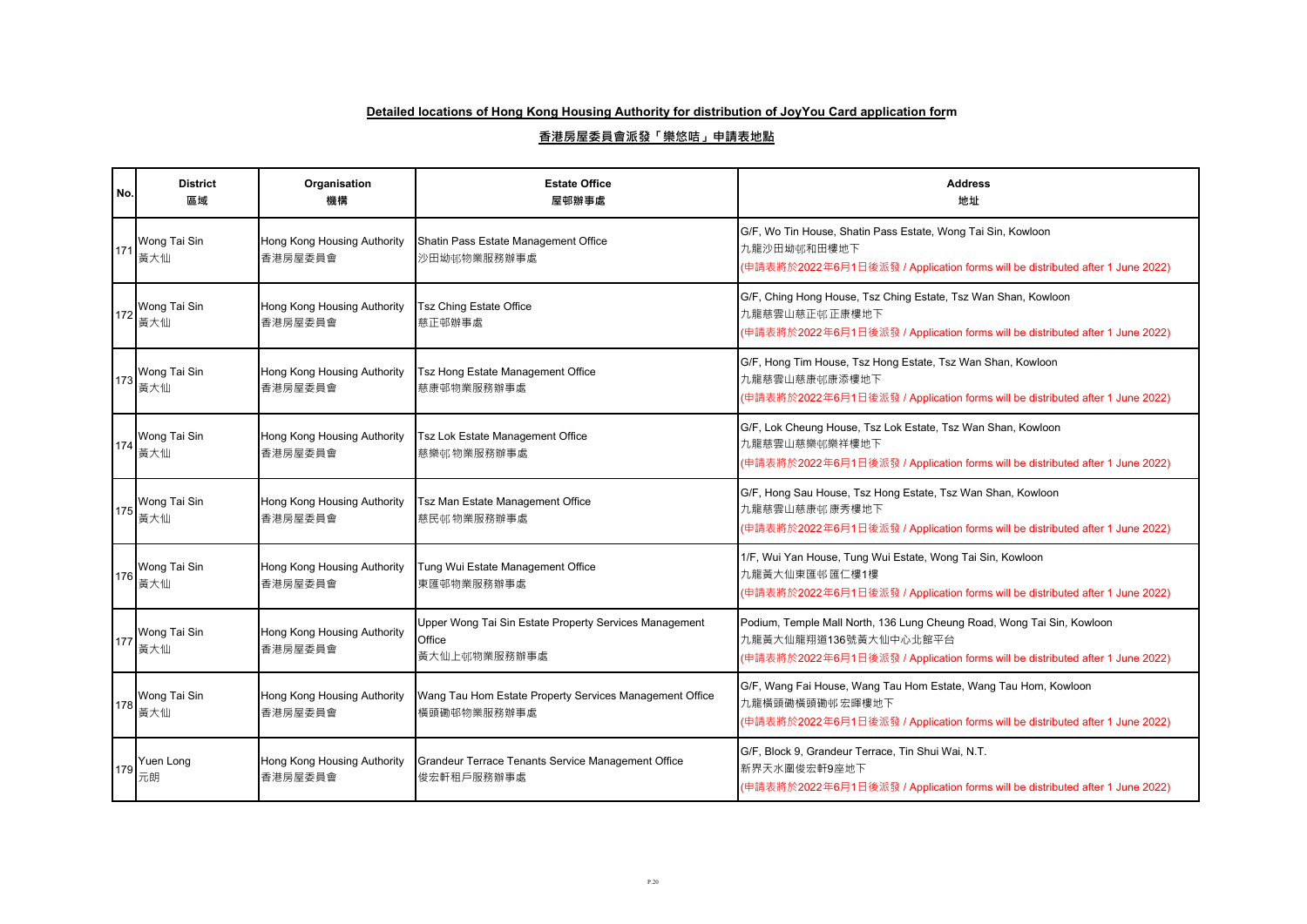| No. | <b>District</b><br>區域 | Organisation<br>機構                     | <b>Estate Office</b><br>屋邨辦事處                                          | <b>Address</b><br>地址                                                                                                                                                                    |
|-----|-----------------------|----------------------------------------|------------------------------------------------------------------------|-----------------------------------------------------------------------------------------------------------------------------------------------------------------------------------------|
| 180 | Yuen Long<br>元朗       | Hong Kong Housing Authority<br>香港房屋委員會 | Hung Fuk Estate Property Services Management Office<br>洪福邨物業服務辦事處      | G/F, Hung Foon House, Hung Fuk Estate, Yuen Long, N.T.<br>新界元朗洪褔邨洪歡樓地下<br>(申請表將於2022年6月1日後派發 / Application forms will be distributed after 1 June 2022)                                 |
| 181 | Yuen Long<br>元朗       | Hong Kong Housing Authority<br>香港房屋委員會 | Long Ching Estate Property Services Management Office<br>朗晴邨物業服務辦事處    | 1/F, Ching Long House, Long Ching Estate, Yuen Long, N.T.<br>新界元朗朗晴邨青朗樓一樓平台<br>(申請表將於2022年6月1日後派發 / Application forms will be distributed after 1 June 2022)                            |
| 182 | Yuen Long<br>元朗       | Hong Kong Housing Authority<br>香港房屋委員會 | Long Shin Estate Property Services Management Office<br>朗善邨物業服務辦事處     | G/F, Shin Leung House, Long Shin Estate, Yuen Long, N.T.<br>新界元朗朗善邨善良樓地下<br>(申請表將於2022年6月1日後派發 / Application forms will be distributed after 1 June 2022)                               |
| 183 | Yuen Long<br>元朗       | Hong Kong Housing Authority<br>香港房屋委員會 | Shui Pin Wai Estate Property Services Management Office<br>水邊圍邨物業服務辦事處 | Unit 1-8, G/F, Ying Shui House, Shui Pin Wai Estate, Yuen Long, N.T.<br>新界元朗水邊圍邨盈水樓地下1-8號<br>(申請表將於2022年6月1日後派發 / Application forms will be distributed after 1 June 2022)              |
| 184 | Yuen Long<br>元朗       | Hong Kong Housing Authority<br>香港房屋委員會 | Tin Chak Estate Property Services Management Office<br>天澤邨物業服務辦事處      | Unit 601, 6/F, Ancillary Facilities Block, Tin Chak Estate, Tin Shui Wai, N.T.<br>新界天水圍天澤邨服務設施大樓6樓601室<br>(申請表將於2022年6月1日後派發 / Application forms will be distributed after 1 June 2022) |
| 185 | Yuen Long<br>元朗       | Hong Kong Housing Authority<br>香港房屋委員會 | Tin Ching Estate Property Services Management Office<br>天晴邨物業服務辦事處     | G/F, Ching Pik House, Tin Ching Estate, Tin Shui Wai, N.T.<br>新界天水圍天晴邨晴碧樓地下<br>(申請表將於2022年6月1日後派發 / Application forms will be distributed after 1 June 2022)                            |
| 186 | Yuen Long<br>元朗       | Hong Kong Housing Authority<br>香港房屋委員會 | Tin Heng Estate Office<br>天恆邨辦事處                                       | G/F, Hang Wan House, Tin Heng Estate, Tin Shui Wai, N.T.<br>新界天水圍天恆邨恆運樓地下<br>(申請表將於2022年6月1日後派發 / Application forms will be distributed after 1 June 2022)                              |
| 187 | Yuen Long<br>元朗       | Hong Kong Housing Authority<br>香港房屋委員會 | Tin Shui (I), (II) Estate Office<br>天瑞(一)、(二)邨辦事處                      | G/F, Shui Fai House, Tin Shui (II) Estate, Tin Shui Wai, N.T.<br>新界天水圍天瑞二邨瑞輝樓地下<br>(申請表將於2022年6月1日後派發 / Application forms will be distributed after 1 June 2022)                        |
| 188 | Yuen Long<br>元朗       | Hong Kong Housing Authority<br>香港房屋委員會 | Tin Tsz Estate Property Services Management Office<br>天慈邨物業服務辦事處       | G/F, Wing C, Tsz Yan House, Tin Tsz Estate, Tin Shui Wai, N.T.<br>新界天水圍天慈邨慈恩樓C翼地下<br>(申請表將於2022年6月1日後派發 / Application forms will be distributed after 1 June 2022)                      |